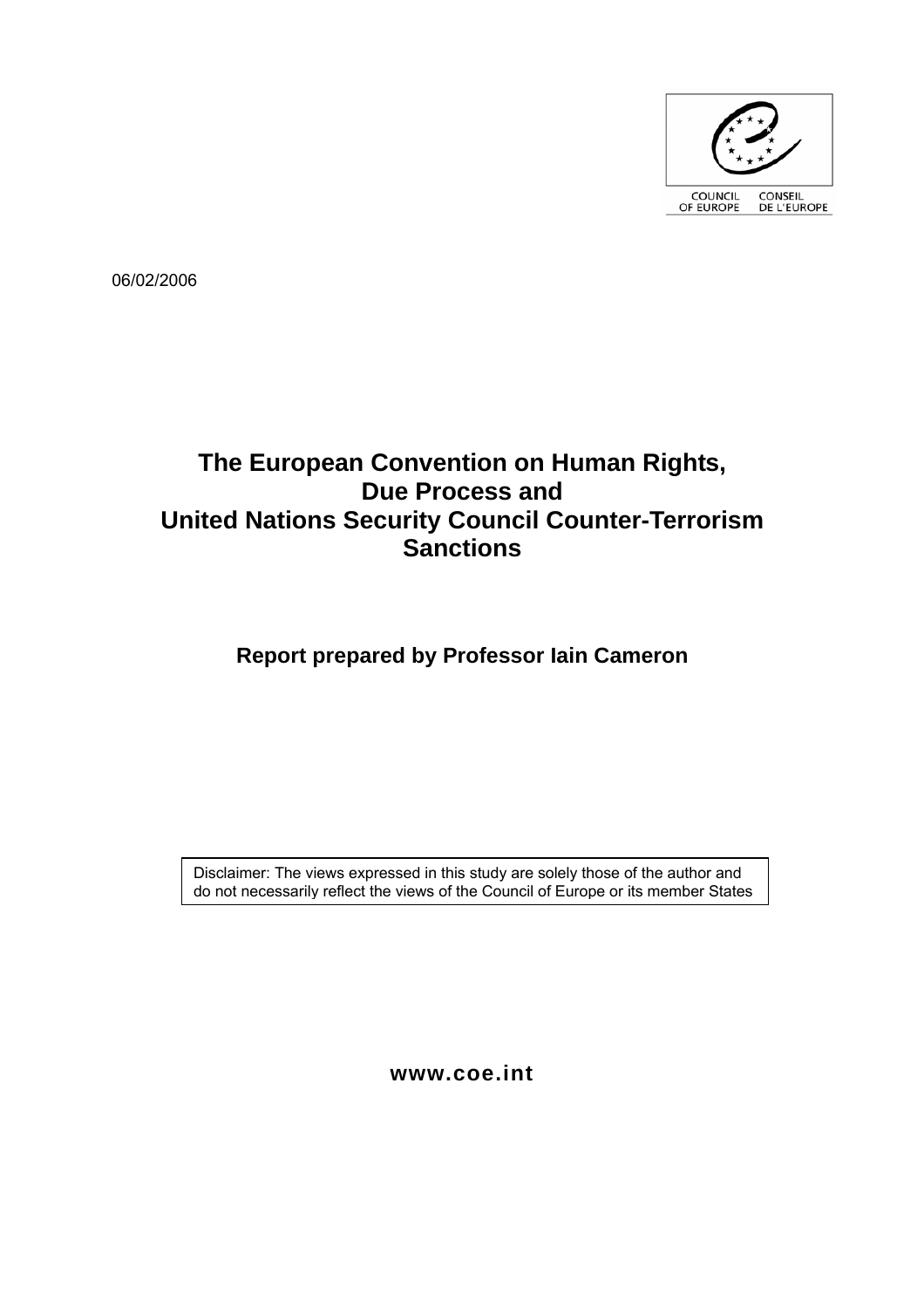## **Summary**

The present study examines the problems caused for due process by sanctions introduced by the UN Security Council in the context of counter-terrorism. It analyses the case-law of the European Court of Human Rights (ECtHR) relevant to the issue. It also addresses the question whether the ECHR standards can be said to represent general human rights principles in the field. Finally, it examines the extent to which Council of Europe states bear a residual responsibility under the ECHR for the adoption and implementation of UN Security Council targeted sanctions.

Listing of a person or an entity by the Resolution 1267 Committee entails a duty on all UN members to impose travel bans, an assets freeze and an arms embargo. At present, there is no international legal mechanism for checking or reviewing the accuracy of the information forming the basis of a sanctions committee blacklisting or the necessity for, and proportionality of, measures adopted. The individual has no right of access to a court or a quasi-judicial body at the UN level. UN blacklisting thus does not fit into the traditional pattern of due process. Nor does blacklisting fit into the pattern – implicit in the ECHR and other human rights treaties - of the legislature proscribing conduct in general terms which is then applied by the executive (police or prosecutor) in a specific case (a decision to order a criminal investigation or to bring criminal charge). This causes considerable problems under human rights treaties.

As far as assets freezing is concerned, this raises issues primarily under ECHR Article 6 (access to court/fair trial), Protocol 1, Article 1 (protection of property) and Article 13 (effective remedies). Problems under other articles for assets freezing and travel sanctions can possibly be solved within the existing system, by issuing dispensations.

The effects of blacklisting may be sufficiently serious to be the "determination of a criminal charge", triggering the application of Article 6 in its entirety. If this is not the case, then blacklisting fits into the Convention framework of disputes over "civil rights" under Article 6 (1), i.e. the rights to property and to reputation. The ECtHR has refused to accept that access to a court can be totally blocked for national security reasons or that the court is, for national security reasons, not capable of determining the dispute on the merits. On the other hand, in both criminal and civil cases the ECtHR has accepted that the requirements of a fair trial may be modified in anti-terrorism matters. It has allowed courts with a special composition, and the application of special procedures to maintain secrecy. It is however crucial that the court in question be independent, impartial and competent and that the procedure before it follows the principle of equality of arms. The court must be capable of judging the merits of the measure, and of ordering its cessation.

As regards property rights, an assets freeze will usually be adjudged as a "control on use". The margin of appreciation is wide and national security is a pressing need. Thus, the possibility exists under the ECHR to take fairly drastic measures against property for antiterrorism purposes. However, the room for error exists in this field as in any other. Indeed, it probably is even more likely in a field where enforcement agencies are required to act on limited intelligence material, under political pressure to show results. The ECtHR has tended to take into account the availability of safeguards, particularly judicial safeguards, against wrongful or arbitrary controls on use.

Article 13 (effective remedies) is a subsidiary article, and only comes into play when an application falls within the scope of another material right. Even where an allegation of a threat to national security is made, the ECtHR case law makes it clear that the guarantee of an effective remedy requires as a minimum that a competent, independent appeals authority must exist which is to be informed of the reasons behind the decision, even if such reasons are not publicly available. The authority must be competent to reject the executive's assertion that there is a threat to national security where it finds it arbitrary or unreasonable.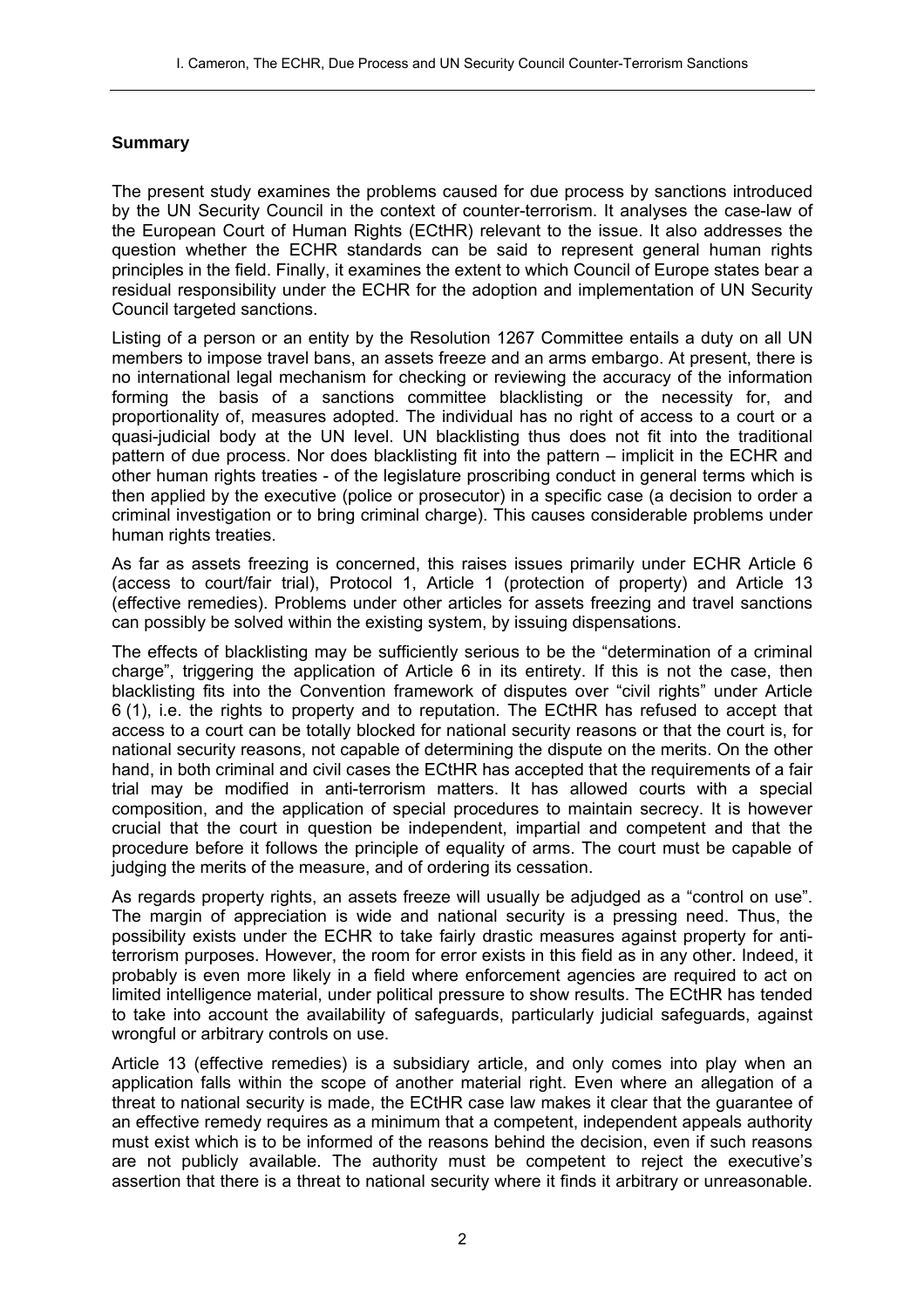There must also be some form of adversarial proceedings, if need be through a special representative after a security clearance.

There are corresponding provisions on due process in the UN Universal Declaration of Human Rights and the Covenant on Civil and Political Rights, and it is submitted that the above ECtHR case law to a large extent expresses general principles of due process.

The Security Council is bound by UN human rights norms insofar as these are authoritative interpretations of the UNC and/or have passed into general international law. The case law of the ECtHR, particularly the Bosphorus case, also makes it clear that there can be a "residual" responsibility on state parties for violations of the ECHR, even when the violation has come about when these states are implementing legal obligations arising out of their membership of an international organization. State action taken in compliance with such legal obligations is justified as long as the relevant organisation is considered to protect fundamental rights, as regards both the substantive guarantees offered and the mechanisms controlling their observance, in a manner which can be considered as equivalent to that which the ECHR provides.

The position taken in the present study is that *either* the *adoption* by ECHR state parties acting in the Security Council of targeted anti-terrorist sanctions containing no equivalent safeguards *and/or* the *implementation* by ECHR state parties of these sanctions in their territories is contrary to general human rights principles as embodied in the ECHR. This does not mean that the sanctions are invalid, only that the relevant state parties incur state responsibility for violation of the Convention. States have admittedly agreed to carry out decisions of the Security Council (Article 25 UNC). Moreover, obligations under the UNC take precedence over their obligations under other treaties (Article 103 UNC). But as there is no *necessary* conflict between UN targeted sanctions and the ECHR, the principle of good faith means that Article 103 cannot be invoked by a state party to the ECHR, either when it is acting within the Security Council and/or when it is implementing a Security Council resolution, to avoid its obligations under the ECHR, and to avoid responsibility for breaching the ECHR. The process of improving legal safeguards at the level of the Security Council admittedly involves some difficulties, inter alia because there are legitimate security interests that have to be protected. Nonetheless, the whole purpose of human rights is to place reasonable limits on absolute power. It is quite possible to create an equivalent level of protection at the UN level while maintaining security concerns.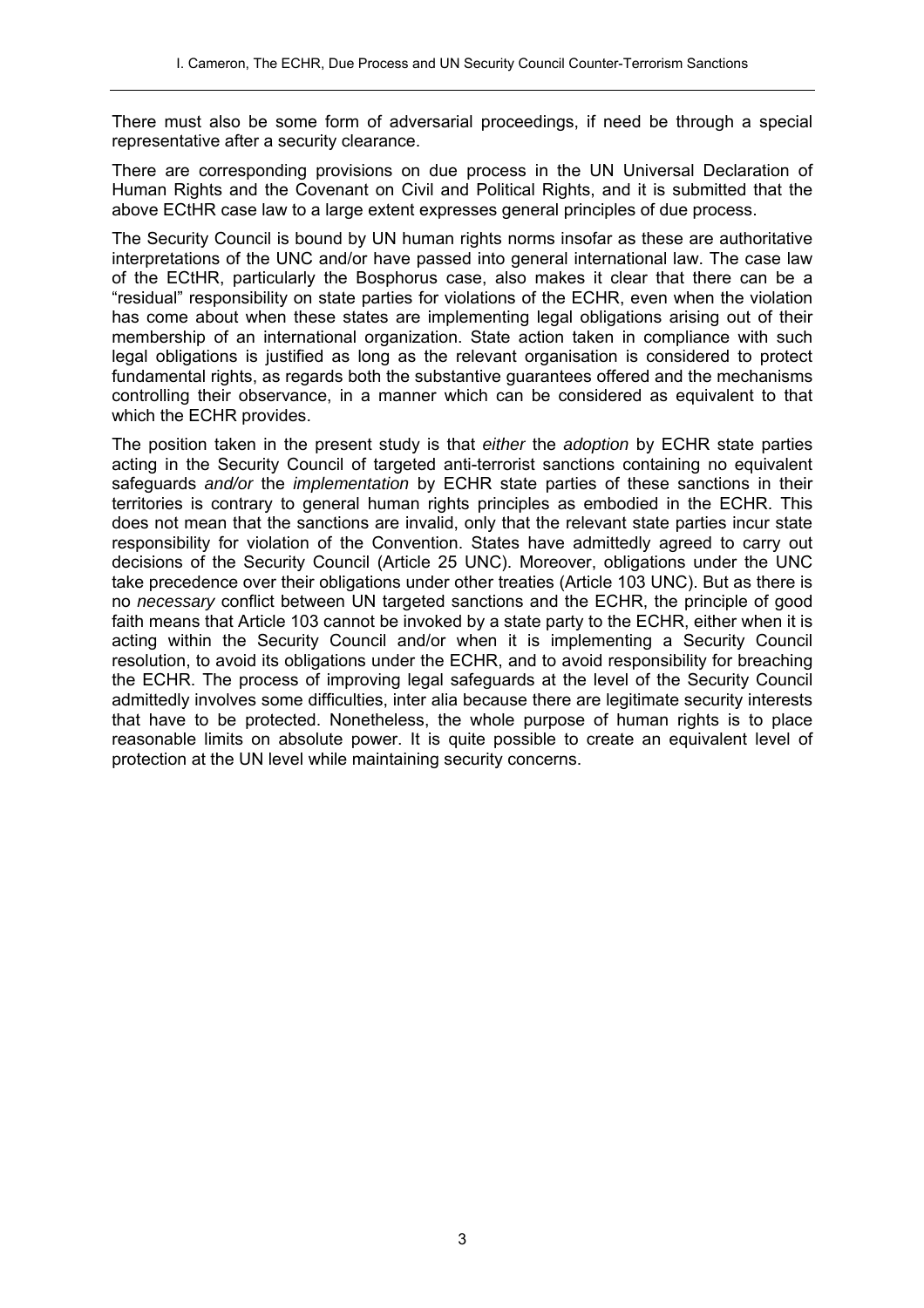#### **Introduction**

The present report analyses the human rights problems involved in UN Security Council counter-terrorism sanctions from the perspective of the European Convention on Human Rights (ECHR).<sup>1</sup> It also examines briefly the extent to which the ECHR standards, as laid down by the European Court of Human Rights (ECtHR) can be said to represent general human rights principles in the field. The issue of *how* the ECHR standards could be said to be applicable to the UN targeted sanction system is also examined. First it is necessary to give some background. In a short report of this nature concerning a complicated subject it is difficult to cover all the issues. This report can thus be usefully read together with my other work on the subject. 2

### **Background**

On 15 October 1999 and 19 December 2000, the Security Council, acting under Chapter VII of the United Nations Charter (UNC), brought in sanctions against the Taliban-regime in Afghanistan (resolutions 1267 and 1333 respectively). Resolution 1333 inter alia ordered states to freeze funds controlled directly or indirectly by Usama Bin Laden and individuals associated with him. Following the defeat by the Northern Alliance, assisted by US forces, of the Taliban the Security Council adopted resolution 1390 of 16 January 2002. This resolution renewed the Taliban/Al-Qaida blacklists, extending even travel and arms embargo sanctions to the listed persons. Resolution 1390 is "open-ended" and, in contrast to earlier targeted sanctions, involves a qualitative difference in that there is no connection between the targeted group/individuals and any territory or state. In Resolution 1455, of 17 January 2003, the Security Council reiterated states' obligations to comply with the earlier resolutions and required the submission of updated implementation reports within 90 days. These resolutions have been reaffirmed and slightly modified by subsequent resolutions (Resolutions 1452, 20 December 2002, 1455, 17 January 2003, 1526, 30 January 2004 and 1617, 29 July 2005).

Targeted sanctions are implemented by the Security Council establishing a sanctions committee. There is only one sanctions committee for the above resolutions. There is also a monitoring group/team, which was appointed by Resolution 1363 (2001). Its mandate has been extended regularly, most recently in Resolution 1617 (hereinafter the "1267 Monitoring Team"). The work of the Resolution 1267 Committee is separate from, but intended to be coordinated with, the work of the Counterterrorism Committee (CTC) established by Resolution 1373. The CTC has a more "legislative" role, whereas the 1267, and other targeted sanctions committees, have an "operative" role.

The sanctions work by means of a "blacklist" of individuals and entities drawn up by a sanctions committee on the basis of information provided primarily by the members of the Security Council. The effect of these resolutions is to impose a duty on all state parties to the UNC inter alia to freeze the assets of a blacklisted entity or person and to prohibit any payments to him or her, except for humanitarian purposes (food, lodging, medical care etc.). As of 18 January 2006, there are 142 individuals and one entity on the Taliban list and 203 individuals and 118 entities on the Al-Qaida list.<sup>3</sup> The results of an order freezing assets (and, to a lesser extent, imposing travel restrictions) are severe for the individuals affected, and their families. The substantive rights involved depend upon the type of sanctions

<sup>1</sup> ETS No. 5 (1950).

<sup>&</sup>lt;sup>2</sup> See in particular my Report to Swedish Foreign Office on Targeted Sanctions and Legal Safeguards, October 2002 (http://www-hotel.uu.se/juri/sii/index.html), revised and updated and published as UN Targeted Sanctions, Legal Safeguards and the ECHR, 72 Nordic Journal of International Law 1-56 (2003) (hereinafter Cameron 2003).

<sup>3</sup> The Committee is "currently considering the addition of a considerable number of names", S/2005/761, p. 2.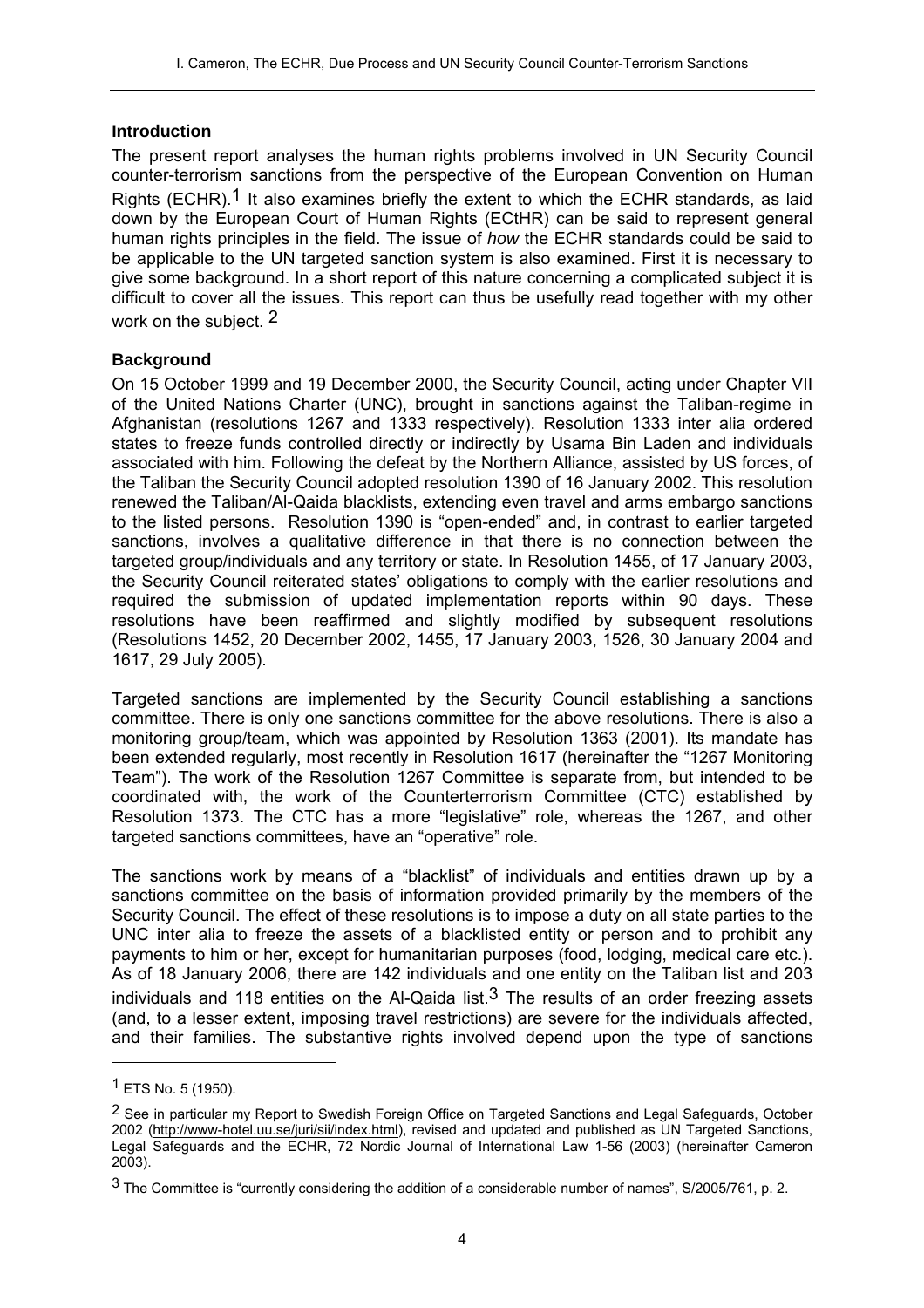(financial, travel). $4$  In all cases, it tends to be civil and political rights which are affected. Air travel bans interfere primarily with freedom of movement (although there can be secondary effects on private and family life, and even on the right to life, e.g. where a targeted person needs foreign medical care).<sup>5</sup> Financial sanctions interfere with a person's private and family life, and his or her property rights. In both cases, an interference which cannot be appealed to a tribunal may violate the right of access to court as well as the right to effective remedies. In both cases, there may be an interference with the right to reputation. The rights under the ECHR which are relevant are primarily access to court/fair trial (Article 6) to property (Article 1, Protocol 1), to private and family life (Article 8), to freedom of movement (Article 2, Protocol 4) and to effective remedies before national bodies (Article 13).

The information on which blacklisting is proposed can vary. The formal basis is often a public source, company registers, newspaper reports etc. Banking suspicious and unusual transaction reports (STR, UTR) can also be a source as regards people suspected of money laundering. However, secret intelligence material or confidential material such as embassy reports can lie behind the formal source, either as leads in looking into the person in the first place, or as confirming the public reports. As regards terrorist suspects, secret intelligence material can assumed almost invariably to lie behind the listing. As far as I am aware, on the occasions in which a sanctions committee member has asked a designating state for the basis for a particular blacklisting to be disclosed, and this basis is intelligence or diplomatic material, the reply has been given that the information comes from a reliable source, but that national security considerations rule out disclosing it. Occasionally, information might be given on a bilateral basis where the designating state trusts the requesting state to maintain the confidentiality of the information. Thus, the sanctions committees as such have rarely, or ever, evaluated the "evidence" that the named person is engaged in activities involving a threat to international peace and security. The human rights problems sketched out above, and examined in greater detail below, apply to all the other targeted sanctions regimes. However, for reasons I have explained in detail elsewhere, the independent review process necessary to ensure that other targeted sanctions regimes comply with minimum human rights standards can relatively easily be put in place.<sup>6</sup> This is more difficult not the case for anti-terrorist sanctions where the nature of the decision that a particular person is a threat and the legitimate need to maintain the secrecy of the material behind the anti-terrorist blacklisting decisions causes more problems for a review body.

It has become evident that the secrecy surrounding the blacklisting can be counterproductive. In particular, additional information can be required as regards blacklisted entities in order to better allow states implementing the resolution to avoid the entity circumventing the freezing/financing ban orders. The Security Council has responded to criticism concerning this and Resolution 1617 now provides in para. 6 for release of information on a case by case basis with the prior consent of the designating State.

Although the Security Council as a whole has so far not been prepared to accept that individuals' legal rights under national or international law invalidate or even affect the authority of the Council to order such sanctions, it has, after considerable pressure exerted

<sup>&</sup>lt;sup>4</sup> I do not consider that an arms embargo as such violates any human rights. Arms sales are typically subject to stringent licencing requirements. Any "right" to sell weapons is thus severely circumscribed in national law. Adding conditions to a licence regarding future sales, to the effect that arms merchants may not sell to named governments or named individuals may not even be regarded as an interference at all with a property right. Even if this is an interference, it will be justified as a "control on use". See further below on property rights.

<sup>5</sup> Travel sanctions do not raise major human rights problems which cannot be solved by dispensations (see below). See Cameron 2003, pp. 168-188. The points made on effective remedies are applicable mutatis mutandis to possible infringements these involve of Article 8 and Protocol 2, Article 4.

<sup>6</sup> See Cameron 2003, pp. 190, 196-200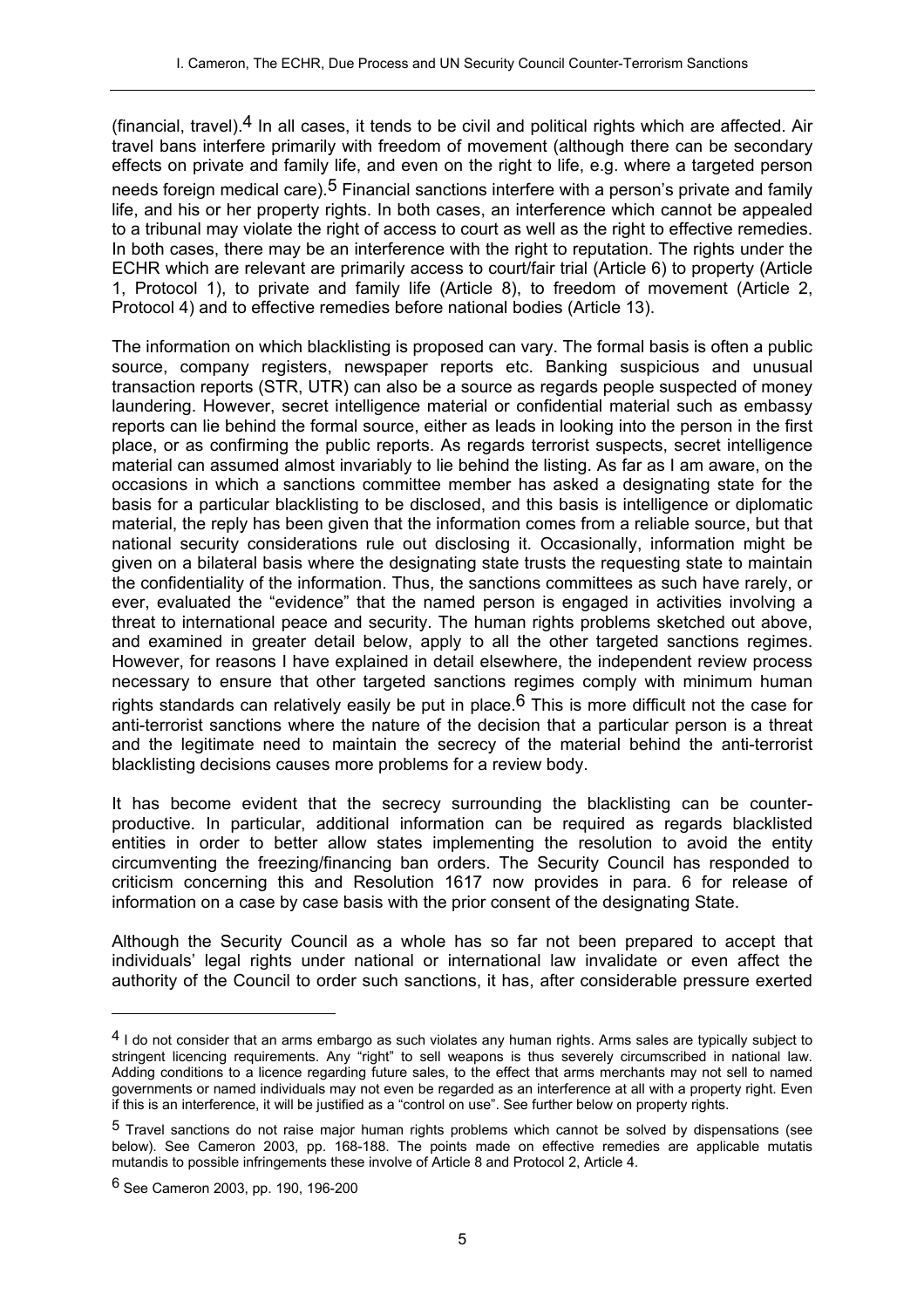by certain states, provided for some political safeguards in the system.7 As consensus is the basis of the operation of the sanctions committees, all fifteen members, not just the permanent members, have a veto on names being put on the list.

As regards obtaining information as to why a person is on a list at all, after a great deal of discussion and criticism, the Resolution 1267 committee has adopted guidelines for its work, providing both for criteria for listing and delisting. States proposing names for inclusion must identify these people and entities and their assets as much as possible.<sup>8</sup> Resolutions 1526, para. 17 and 1617 para. 2 and 4 require further identifying information and provide a nonexhaustive definition of "association with" Al-Qaida. The improved criteria on listing will hopefully have the indirect effect of reducing erroneous blacklisting, with all the suffering this involves for innocent parties, even if the main focus of these improvements is increased effectiveness. 9

As regards *delisting*, this involves the government of a targeted individual's citizenship or residence submitting a petition to the designating government, noting additional information, seeking information and seeking consultations. Names have been removed after having been placed on lists as a result of new information.10 Any state may request the sanctions committee to remove a particular individual from the list. If no state objects, the name is removed. No reasons need be given for either requesting removal, or opposing it. Measures have also been taken to ameliorate the negative effects of sanctions for individuals. The Security Council has provided for humanitarian exceptions delegating to states the power to release funds so as to permit the target to pay specified exceptions, buy food, pay rent etc.11 A state's unfreezing for such purposes needs to be notified to the sanctions committee. Unfreezing may also be allowed even for other, extraordinary, expenses, as long as this is notified to, and approved by, the committee.

Still, from the individual's perspective these safeguards and discretionary "benefits" are obviously unsatisfactory. The procedure for ending up on the list, and getting off the list, contains no legal safeguards for individuals. The listing criteria are interpreted and applied by the political body which devised them, the sanctions committee. There is no body which reviews its decision. The delisting procedure is similarly a purely political mechanism. The delisting procedure can, so far (see below) not be initiated by the individual. The individual is not a party to the proceedings and has no right of appearance, representation or even of leading written evidence. The procedure instead relies on the right of diplomatic protection of nationals (slightly expanded to include residents). But the state(s) of nationality/residence may not be interested in intervening. And the delisting procedure contains no possibility for the petitioning state to *compel* the production of sufficient information, or any information whatsoever, justifying the blacklisting of one of its nationals or residents. The designating state can refuse to provide any information, and continue to block the removal from the list and the petitioning state cannot force a determination of the issue before some objective body. The right of consultation would appear, in the circumstances, to be of little concrete value. The Committee recently revised its guidelines on listing and delisting, but no

 $<sup>7</sup>$  Some 50 states have complained about the lack of transparency and due process in the present system.</sup> S/2005/572, para. 37.

<sup>8</sup> See p. 6 of the Guidelines adopted 7 November 2002, available at www.un.org/Docs/sc/committees.

 $9$  See below as regards the ECHR requirement of "prescribed by law".

<sup>&</sup>lt;sup>10</sup> To date, seven individuals and 3 entities have been removed from the Al-Qaida list. See the respective consolidated lists at www.un.org/Docs/sc/committees.

<sup>11</sup> Resolution 1452, 20 December 2002.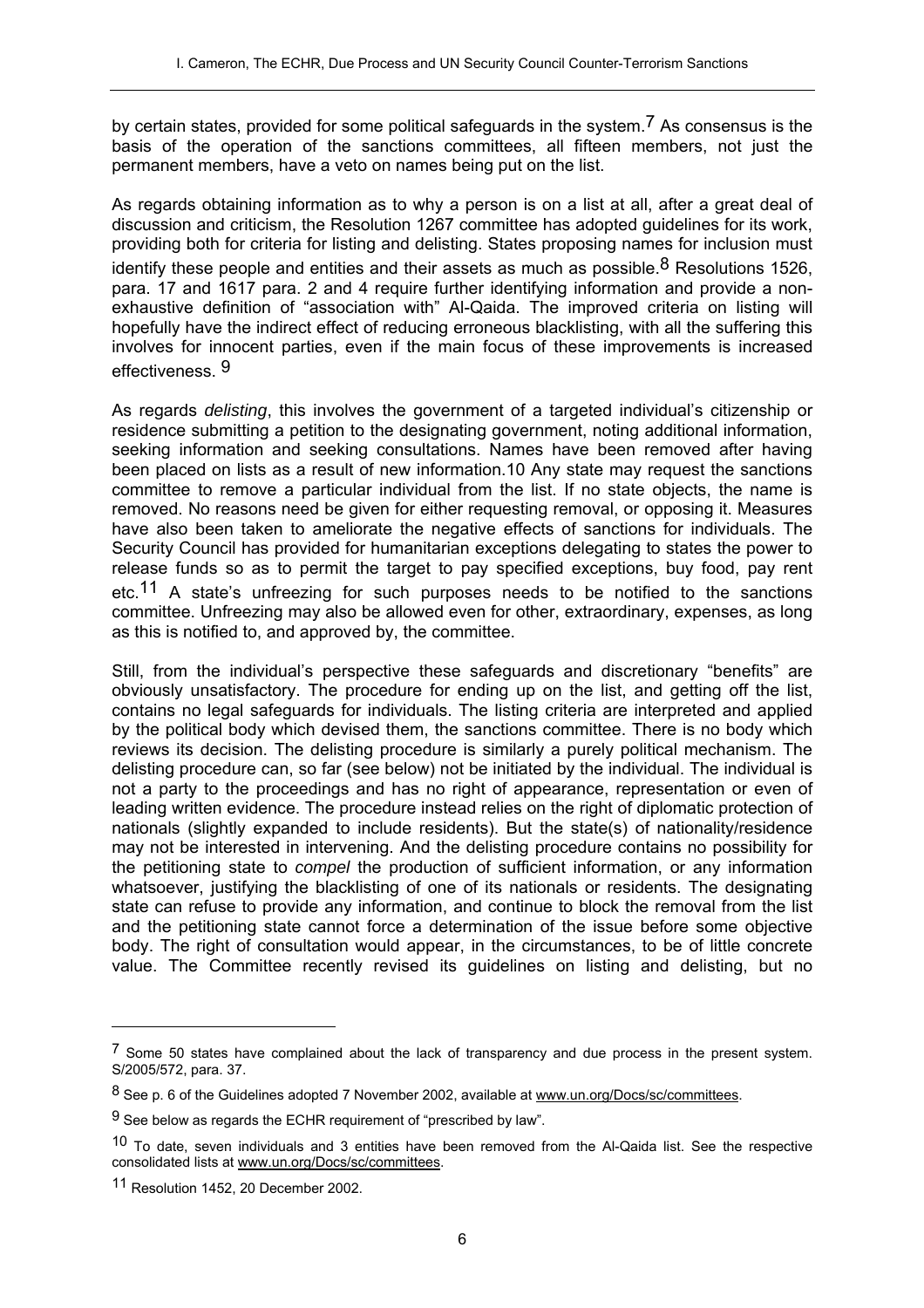agreement could be reached between states wishing to improve (from the individual's perspective) the present system and those states which did not wish changes.12

The Monitoring Team, so far, considers that any due process problems are limited to erroneous blacklisting because of mistaken identity or a state failure to protect its nationals or residents. The first problem will hopefully be dealt with by better statements of case. As regards the second problem the Monitoring Team considers that this can be solved by requiring states to forward complaints made by individuals within their jurisdiction.13

Finally, as regards background, there have been very few challenges before national courts of the constitutionality of UN freezing measures.<sup>14</sup> So far, the only legal challenge which has been made before an international court of these specific UN sanctions is the case of Ahmed Ali Yusuf and Al Barakaat International Foundation v. Council and Commission.<sup>15</sup> The case was before the Court of First Instance (CFI) of the European Court of Justice (ECJ) and concerned the EC implementation of Resolutions 1267 and 1390 (originally in Regulation 467/2001, now incorporated in Council Regulation 881/2002). The CFI ruled that the regulation was within EC competence (para. 160). It further ruled that EC member states granting of competence to the EC had been conditional: they had already agreed to abide by Security Council resolutions adopted under Chapter VII (para. 245). The competence of the EC must be interpreted in accordance with international law and EC institutions were therefore bound under EC law to comply with these resolutions (para. 254). Despite the fact that the EC is built upon the principle of legality, and a possibility must therefore exist to review the lawfulness of EC norms, the situation was different as regards obligations under the UNC. The CFI considered that EC human rights, including the ECHR, could not therefore affect the duty to obey Security Council resolutions, and it therefore lacked jurisdiction to question these, even indirectly (para. 276). The only exception to this was the power it had to review these resolutions in relation to jus cogens norms. However, the CFI considered that the human rights norms under EC law which were relevant in the case – protection of property, right to an effective defence and access to court (effective remedies) – did not have jus cogens status. It accordingly concluded that no ground for annulling the disputed EC regulations existed. The case has been appealed to the ECJ. If the applicant fails to achieve success there, the main avenue of legal challenge still remaining is the ECtHR.

### **Due Process, the ECHR and Blacklisting in general**

The Convention is built on what can be called the traditional idea of due process. Simply put, in criminal matters, this means that there are laws criminalizing, in general but relatively clear terms, certain conduct, as well as laws setting out relatively precise powers and procedures by which the state can respond to such criminalized conduct. A decision is made in an individual case by the police or the prosecutor to launch a criminal investigation. This can often involve the use of coercive measures (secret surveillance, search and interim seizure of assets or the instruments of crime, arrest and detention of the accused). These coercive measures are followed by a trial which leads to the conviction or acquittal of the accused. In the case of conviction, there can be a further stage – forfeiture of assets or the instruments of or proceeds of crime (assessed on either a criminal law or civil law burden of proof). The process follows a sequence and the focus is on drawing an adequate balance

<sup>12</sup> See SC/8602**,** 23 December 2005. Under para. 18 of Resolution 1617, the Committee will "continue its work" on the matter.

<sup>13</sup> S/2005/572, paras 31 and 55.

<sup>14</sup> A summary of cases is set out in S/2005/572, annex II.

<sup>15</sup> T-306/01, 21 september 2005 (hereinafter Yusuf case).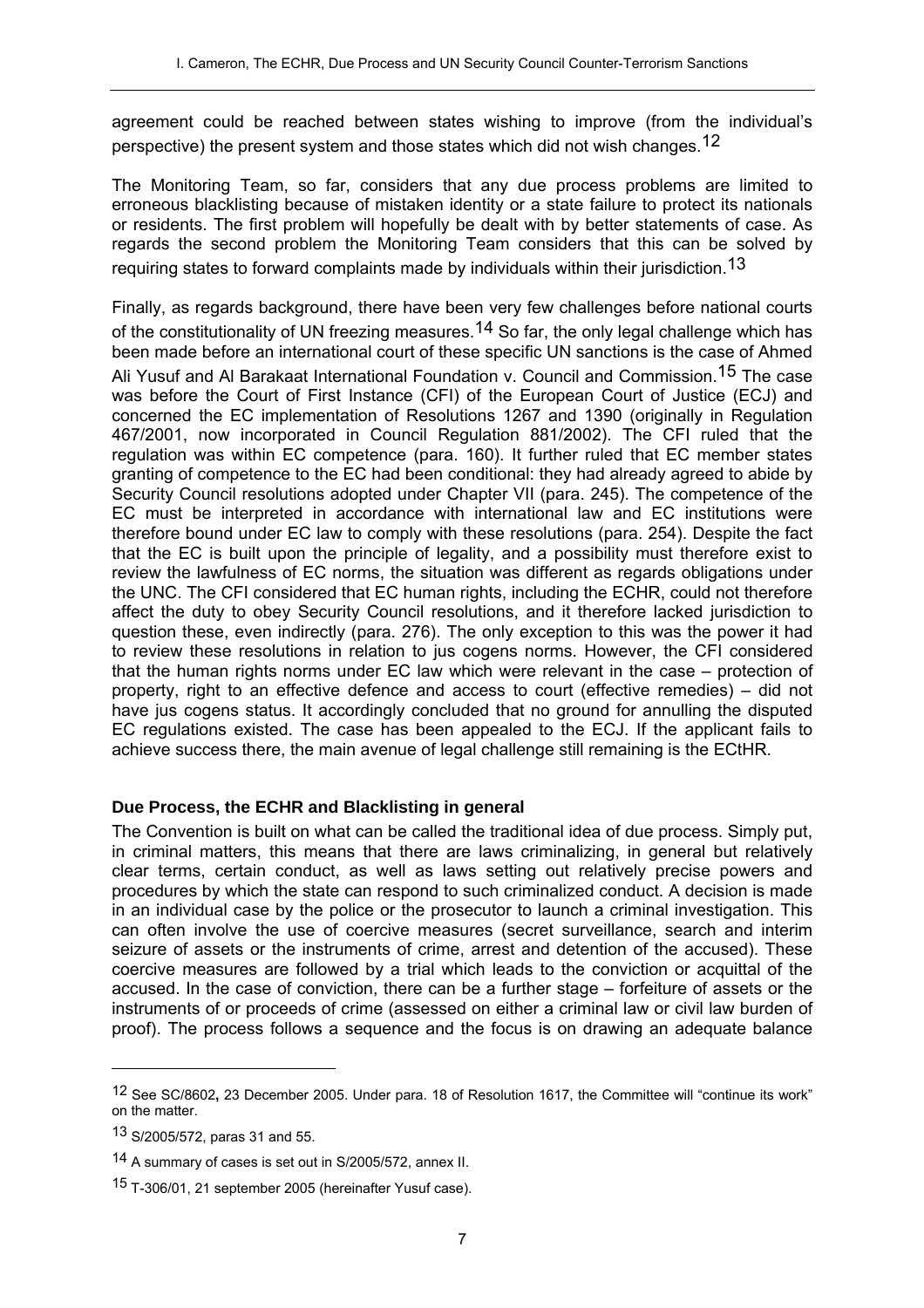between the interests of the individual in freedom, his/her personal integrity and the need for a fair trial with the interests of the state in dealing effectively with criminality. In civil matters, the issues are more simply providing access to court for individuals bringing claims against one another and against the state (where this has acted in some way affecting individuals' civil rights) and ensuring that the resulting trial is fair. In both civil and criminal matters, the "centerpiece" could be said to be the fair trial. This involves inter alia an open leading of evidence, an impartial, independent and competent court, the equality of arms of the parties and, in criminal cases, the presumption of innocence of the accused. Secret investigative measures which do not lead to trial have been dealt with under the protection of the home and private life. Where such measures are part of the evidence lead in a criminal trial, the issue which tends to arise is not so much admissibility of evidence, because the ECtHR tends to leave this to national courts, but equality of arms (fair trial).

The possibility of proscribing organizations which engage in criminal conduct (e.g. attempted overthrow of the democratic order) exists in a number of Council of Europe states. There is usually a special procedure for this before a court, often a special court, whereby the executive has to satisfy certain conditions, and the organization is given certain rights of due process. If the organization is proscribed, membership can become a criminal offence, its assets can be frozen or seized etc. Depending upon how national law is framed, it may or may not be possible for an individual subsequently charged with membership of a proscribed organization to plead that the decision to proscribe was incorrect or unlawful. Although proscription can give rise to special human rights difficulties, proscription tends to be conditioned on a criminal offence and as such, the traditional principles of due process can be adapted to fit it.<sup>16</sup>

UN blacklisting does not fit into this more traditional pattern of due process. It bears a superficial similarity to interim seizure of assets pending a trial, but it is in fact entirely different. The fact that even a national judicial investigation into, e.g. terrorist financing may be started on rather thin evidence is not really a problem in ordinary criminal investigations, even when accompanied by interim executive or judicially ordered freezing of assets. This is because such measures can later be challenged at the national level, either in separate civil proceedings, or in the subsequent criminal trial itself. Where there is a criminal trial, then either the state is found to have been justified in the interim seizure through the conviction of the accused, or it is not, and the measures are lifted, if necessary after the affected person has challenged them before a court. But at the UN level, the freezing measures are *alternatives* to criminal investigations, not adjuncts. And, at least where these have been properly implemented at the national level, there are major problems involved in challenging sanctions. Thus, in practice it is very difficult for him or her to get them lifted by court order.

Nor does blacklisting fit into the pattern of the legislature proscribing conduct in general terms which is then applied by the executive (police or prosecutor) in a specific case (a decision to order a criminal investigation or to bring criminal charge). This is in one sense very unsatisfactory. From the perspective of legal theory, the regulations violate the principle of the separation of powers, a fundamental element of the *Rechtsstaat*. In "legislating by list", the Security Council acts as legislature, judiciary and executive.<sup>17</sup> And even if one can

<sup>&</sup>lt;sup>16</sup> There can be due process difficulties where the proscription is administrative in character (admissibility of evidence, fair hearing etc.), and any subsequent court review is of limited scope (e.g. only of "arbitrary" decisions, but not of the merits). These difficulties are compounded when, as mentioned above, a person subsequently tried for membership is not permitted to challenge the basis of the proscription of the organisation. For a US district court case which found a US blacklisting to be unconstitutional for precisely these reasons see US v. Rahmani, 209 F. Supp 2d 1045 (C.D. Cal. 2002), discussed in E Broxmeyer, The Problems of Security and Freedom: Procedural Due Process and the Designation of Foreign Terrorist Organisations under the Anti-Terrorist and Effective Death Penalty Act, 22 Berkley JIL 439-488 (2004).

<sup>&</sup>lt;sup>17</sup> The ECtHR has several times found violations of the right of access to court where the legislature has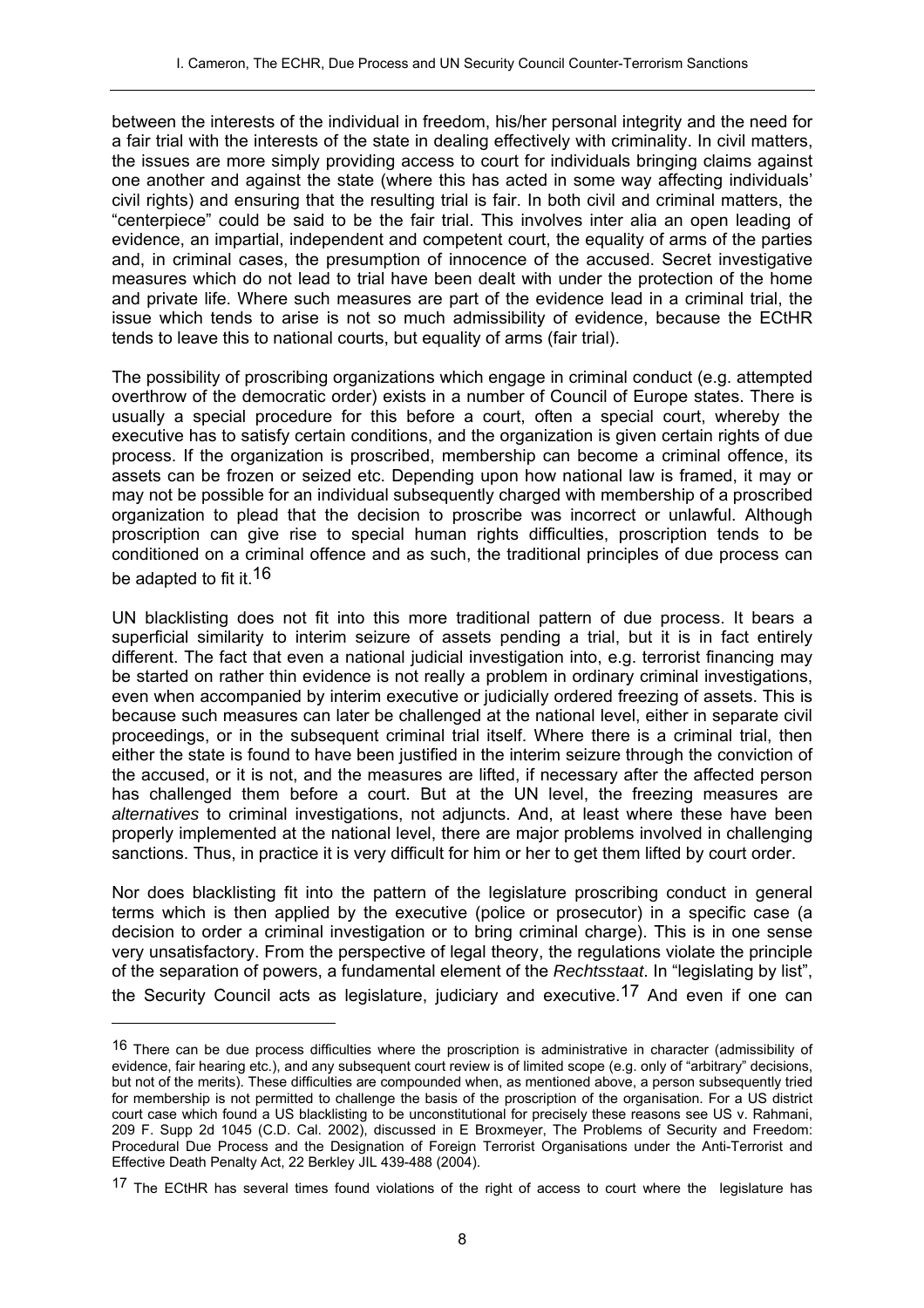argue that the Convention does not as such require a separation of powers, it is fundamental to the concept of the "prescribed by law" – central to the Convention – that there be effective independent controls on executive discretion. As the Court put it in Maestri v. Italy, "The law should be accessible to the persons concerned and formulated with sufficient precision to enable them  $-$  if need be, with appropriate advice  $-$  to foresee, to a degree that is reasonable in the circumstances, the consequences which a given action may entail …For domestic law to meet these requirements, it must afford a measure of legal protection against arbitrary interferences by public authorities with the rights guaranteed by the Convention. In matters affecting fundamental rights it would be contrary to the rule of law, one of the basic principles of a democratic society enshrined in the Convention, for a legal discretion granted to the executive to be expressed in terms of an unfettered power. Consequently, the law must indicate with sufficient clarity the scope of any such discretion and the manner of its exercise"18

While international human rights presuppose a separation of powers, and *meaningful* independent judicial control, the international legal system as a whole is instead based on a monolith, the state. This is the argument which one occasionally comes across from people who reject the view that the Security Council should voluntarily restrict its power to act as a combined legislature, executive and judiciary. For opponents of the measures as they are at present constructed, the mere fact that the Security Council has branched into an area of activity previously reserved for states should not mean that the dearly won due process safeguards which apply at national law should disappear. The advent of blacklisting without meaningful appeal indeed calls into question cherished concepts of national law. As such it creates a "dissonance" between our conception of the law, and its reality.19 Without wanting to exaggerate, I would say that, for a lawyer trained in the idea of the *Rechtsstaat*, blacklisting strikes at such a basic level of his or her understanding of what *is* law that it calls into question why it should be obeyed. And at a time of an alleged "clash of civilizations", if European states wish to avoid this, then it is all the more important for them to adhere to their own professed basic values, especially when targeted sanctions can particularly affect people from immigrant groups in their own territories.20

I can now turn to a detailed examination of the substantive rights and remedies under the ECHR which are relevant to targeted sanctions. These are: Article 6, 8, Protocol 1, Article 1 and Article 13. Article 8 includes a specific national security "accommodation clause", as does Article 6 (but only as regards the exclusion of the press and public from a trial). However, the Convention organs have held that where there is an exceptional situation threatening public order, such as a wave of terrorist violence, then this background can be taken into account in determining the legitimacy of measures taken which allegedly infringe those Convention rights which are not framed in absolute terms.21

 $\overline{a}$ interfered with the judicial function. See, e.g. Anagnostopoulos and others v. Greece, No. 39374/98, 7 November 2000 and Kutic v. Croatia, No. 48778/99, 1 March 2002.

<sup>18</sup> No. 39748/98, 17 February 2004, para. 30. See also Parliamentary Assembly, Combating terrorism and respect for human rights Resolution 1271 (2002).

<sup>&</sup>lt;sup>19</sup> For discussion of the "dissonance" problem in another context, see M. Reisman, Unilateral Action and the Transformations of the World Constitutive Process: The Special Problem of Humanitarian Intervention, 11 EJIL 7- 15 (2000).

<sup>20</sup> Thanks to Jonas Christoffersen for useful comments on this last point.

<sup>21</sup> E.g. Brogan and Others v. UK, 29 Nov. 1988, A/145-B, para. 48, Zana v. Turkey, 19 December 1997, paras 59 and 60. See further the Guidelines on Human Rights and the fight against terrorism, March 2005, Council of Europe publishing.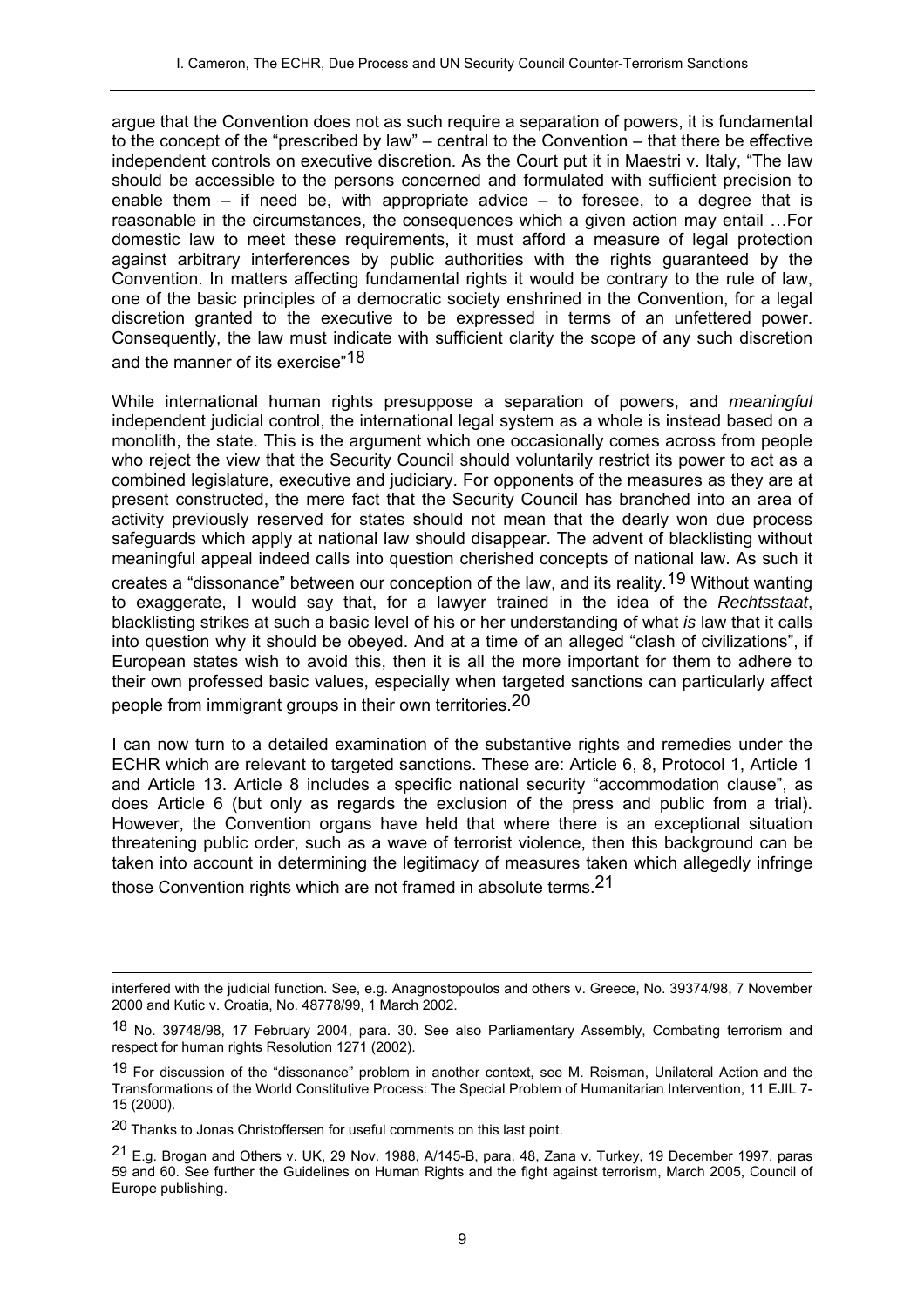### **Article 6: Criminal Charge**

The concept of a criminal charge is autonomous. It is not decisive how national law defines the proceedings. The criteria which the ECtHR applies are the nature and severity of the penalty, the character of the act/offence and how the proceedings are classified under national law. The first of these criteria is most important.<sup>22</sup> Loss of remission<sup>23</sup> or of a driving licence24 has been treated as a "criminal charge". The 1267 Sanctions Committee and Monitoring Team have repeatedly stressed that sanctions are administrative in character, and criticized states which have insisted on the national criminal requirements being fulfilled before assets can be frozen. According to the Monitoring Team, the reasons for not regarding blacklisting as a criminal charge are that many States have not criminalized relevant acts of international terrorism, the evidence or testimony against terrorists is classified or otherwise unavailable and because the procedure does not involve criminal punishment or criminal procedure.25

The first argument is not convincing in view of the duty of criminalization contained in Security Council resolution 1373, and does not in any event, mean that the Security Council should not provide for a criminal-type procedure before one of its subordinate bodies. The second argument appears to begin from the idea that the need not to reveal intelligence material is overriding. As this supposedly makes a fair trial in the criminal sense impossible, the proceedings *must* be classified as administrative. This argument is not convincing either, as shown below when I discuss the ECtHR's case law on fair trial. The third argument is not an argument, but an assertion.

Nonetheless, it cannot be denied that it one sense, blacklisting is a strange type of criminal charge. The Security Council decrees lay down no prohibited activity against which the named individuals' actions or omissions are to be measured. And where there is no norm laid down, the individual cannot breach it. Thus, the right to a fair hearing as regards a criminal charge in the circumstances can be meaningless.

In Phillips v. UK<sup>26</sup> the ECtHR ruled that proceedings for the confiscation of the assets of a convicted criminal (as presumed earnings from drug trafficking) was not the "determination of a criminal charge". One can argue thus that as freezing, being a lesser measure than confiscation, should not be covered either. However, in the Phillips case there had already been a criminal conviction – established on an evidential standard of "beyond reasonable doubt". If the measure is seen as a criminal charge then the safeguards of Article 6(2), the presumption of innocence, and the procedural safeguards of Article 6(3) will apply. An issue under Article 7 might also arise (foreseeability/non-retroactivity of criminal law) in those cases where the conditions applicable in national criminal law for freezing assets are not satisfied.

### **Article 6: Reputation, Property and Access to Court**

If blacklisting is not the determination of a criminal charge, then blacklisting fits into the Convention framework of disputes over "civil rights", private life, property and effective

<sup>22</sup> See, e.g. Lauko v. Slovakia and Kadubec v. Slovakia, 2 September 1998.

<sup>23</sup> Campbell and Fell v. UK, 28 June 1984, A/80.

<sup>24</sup> Malige v. France, 28 September 1998.

<sup>25</sup> See S/2005/572, paras 40-41.

<sup>26</sup> No. 41087/98, 5 July 2001.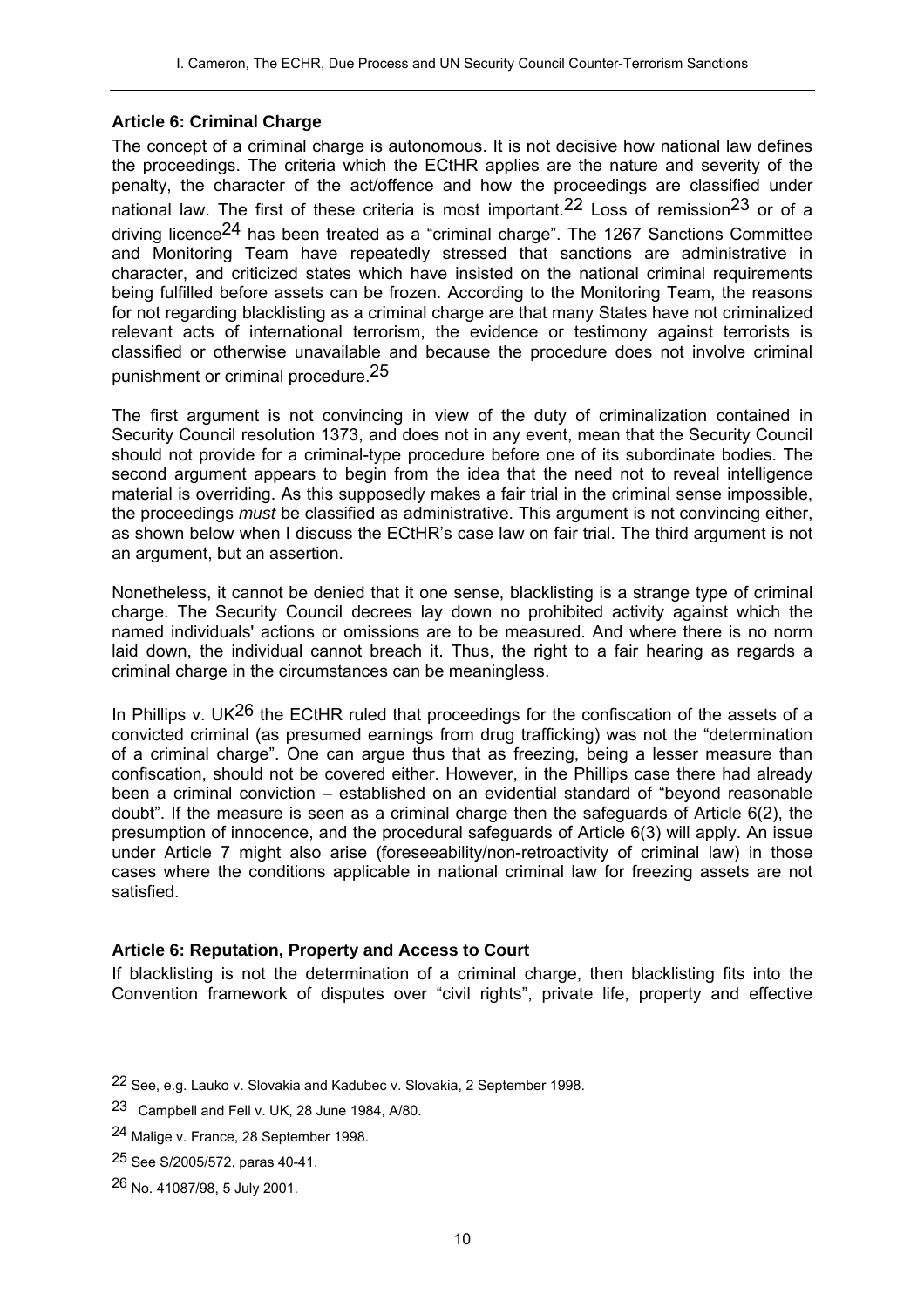remedies. The right to reputation is a civil right.<sup>27</sup> Identification of a named individual as a terrorist suspect and/or as assisting terrorists is an attack on a person's reputation, thus triggering a right of access to court to determine the issue, irrespective of whether the alleged assistance is witting or unwitting. In both cases, the person is being held up for the disapproval of others. One might argue that the Security Council resolutions do not actually state that the named individuals are engaged in criminal activity, let alone constitute an assessment of "evidence" of their complicity in crime.<sup>28</sup> But it is evident from the Monitoring Team reports, and the new definition of "association" that the individuals are suspected of involvement in terrorism or financing terrorism.

Normally, a national court's decision to implement an asset freeze of, or travel ban on, a suspect would not in itself be defamation, but this is because such a measure is short-term. The issue of guilt or innocence of the suspect in a criminal case will soon be determined in a court, and so there is no need to take an extensive interpretation of defamation. The situation is different here, as the person can be on a blacklist for a considerable time and the blacklisting is not an interim stage in a criminal process, but an alternative to this.

The only ECtHR case so far (of which I am aware) on the issue of blacklisting and reputation is Zollmann v. UK.<sup>29</sup> This concerned two Belgian diamond merchants who were alleged in the UK parliament by a government minister to be smuggling diamonds out of the area of Angola controlled by UNITA and thus breaching the UN targeted sanctions against UNITA. They were unable to sue for defamation in the English courts because of parliamentary immunity. The ECtHR has previously stated that absolute parliamentary immunity is a legitimate implied limit to access to court under Article  $6^{30}$  and it reiterated this in the Zollman case. If this limit had not existed, it is evident that the ECtHR would have considered the blacklisting to be an attack on one's reputation.

This is not to say that the ECtHR considers that the persons have been defamed. This is not its function. It simply means that, normally, an accusation that a person is assisting terrorism should allow the person in question to bring defamation proceedings in a national court. This national court would then normally require some sort of evidence to be produced before the court that there are grounds for the accusation, although the standards will vary according to the national law on defamation (truth, reasonable grounds for believing etc.). In many conceivable cases, public sources would presumably suffice to show that such grounds exist. Conceivably even special in camera procedures could apply where the evidence was secret intelligence material. It may seem strange to someone involved in counter-terrorism that an individual cannot even be accused of terrorism without triggering a civil right to vindicate his/her reputation. But in a Rechtsstaat, the fundamental principle is that where there is sufficient evidence that an individual is engaged in crime, then that individual can be prosecuted under the criminal law. In some states, there might be insufficient evidence for a criminal conviction, but still strong enough evidence to avoid liability under applicable tort law (where the issue of defamation is dealt as by a tort). It is the UN Security Council which is attacking the individuals' reputation, but, problematically, the UN as an organization is entitled to immunity.

<sup>&</sup>lt;sup>27</sup> See e.g. Golder v. UK, 21 February 1975, A/ 18, Rotaru v Romania, No. 28341/95, 4 May 2000, Niemietz v. Germany, 16 December 1992, A/251-B, para. 37. The right to reputation is not as such protected by Article 8, see Gunnarsson v. Iceland, No. 4591/04, 20 October 2005, however, where this right is recognized by national law it will fall under the scope of Article 6.

<sup>28</sup> Although the Monitoring Team itself uses the word "evidence" for blacklisting (see S/2005/572 paras 43 and 48).

<sup>29</sup> No. 62902/00, 27 November 2003 decision inadmissible,

<sup>30</sup> A v. UK, No. 35373/97, 17 December 2002.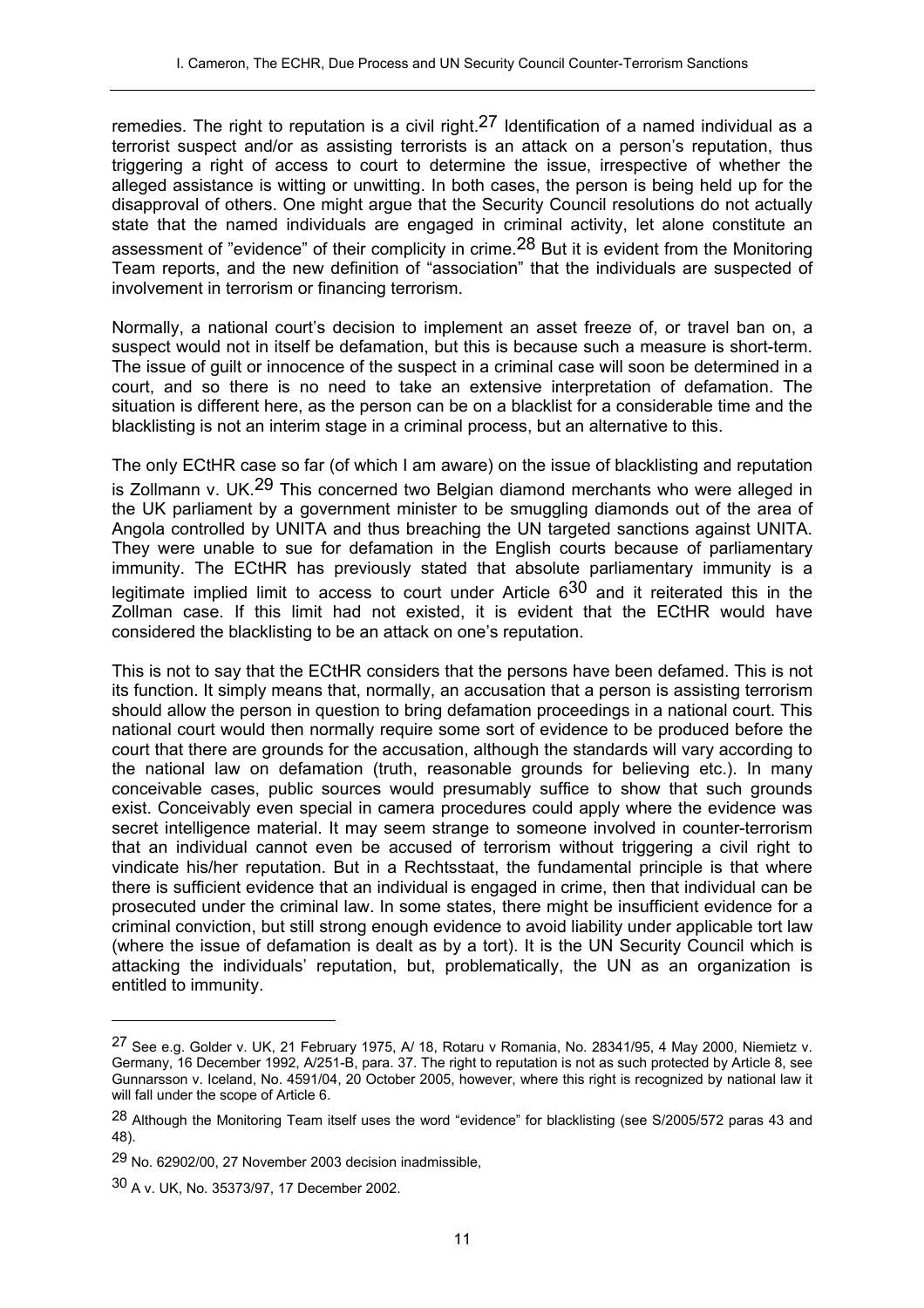Lastly on this point, the right to inherit, own or use property is a "civil right" within the meaning of Article 6, triggering a right of access to court.<sup>31</sup> The ECtHR further requires that the proceedings must be "decisive" for a civil right.<sup>32</sup> This means that interim measures will not usually qualify, unless these partially determine the case.  $33$  Such an approach is understandable, as it is inappropriate that the full battery of Article 6 safeguards (oral hearings etc.) apply to all aspects, even minor, of an ongoing case. However, freezing sanctions cannot be regarded as being "interim" in the sense of being a short-term measure pending a final judicial determination of the issue. Instead, they are a total bar on access to court/judicial remedies for an unlimited period of time, as well as a total bar on subsequent damages claims if the measure is ever lifted.

There is thus a right of access to court under Article 6. Having said this, there is room for inherent limitations, as long as these pursue a legitimate aim and there is a reasonable relationship of proportionality between the means employed and the aim sought to be achieved.34

### **Access to Court and Fair Trial: restrictions for national security reasons**

Having settled the applicability of Article 6, the next issue which arises is whether access to court can be blocked for reasons of national security. The short answer to this is no. There are several cases in which the ECtHR has refused to accept that access can be totally blocked for national security reasons or that the court is, for national security reasons, not capable of determining the disputes on the merits.

The leading case is Tinnelly and Sons Ltd and Others and McElduff and Others v. UK.<sup>35</sup> This involved UK blocking of access to Northern Ireland tribunals by means executive certificates in disputes concerning failure to obtain a public procurement contract. The context was terrorist violence and information allegedly behind the certificate (if it existed at all) was presumably intelligence material (informers' testimony, electronic surveillance etc.). The Court stated that the "right guaranteed under Article 6(1) of the Convention to submit a dispute to a court or tribunal in order to have a determination on questions of both fact and law cannot be displaced by the ipse dixit of the executive  $36$  The respondent government had argued, relying on case law dealing with Article 13 and the importance of maintaining the confidentiality of national security information that the access was as effective as it could be in the circumstances.<sup>37</sup> The Court, however, rejected this. It pointed out that the test for Article 6 was stiffer than the test for Article 13. The (minimal) controls which operate in

<sup>31</sup> See, e.g. Sporrong and Lönnroth v. Sweden, 23 September 1982, A/52. Disputes over the capacity of a person to administer property are also disputes over civil rights. See Winterwerp v. Netherlands, 24 October1979, A/33.

<sup>32</sup> See, e.g., Ringeisen v. Austria, 16 July 1971, A/13.

<sup>33</sup> See, e.g. Markass Care Hire ltd v. Cyprus, No. 51591/99, 23 October 2001.

<sup>34</sup> See, e.g., Fayed v. UK, 21 September 1994, A/294, Stubbings and others v. UK, 22 October 1996 and Brumarescu v. Romania, 28 October 1999. Note that where the substantive right which allegedly exists is not recognized at national law, there is no right of access to court. See Roche v. UK, No. 32555/96, 19 October 2005.

<sup>35 10</sup> July 1998.

<sup>36</sup> At para. 77, referring to Chahal v. UK, 15 November 1996, at para. 131. See also Devenney v. UK, No. 24265/94, 19 March 2002 and Beaumartin v. France, 24 November 1994, A/296-B

<sup>37</sup> In particular, Leander v. Sweden, 27 March 1987 A/116.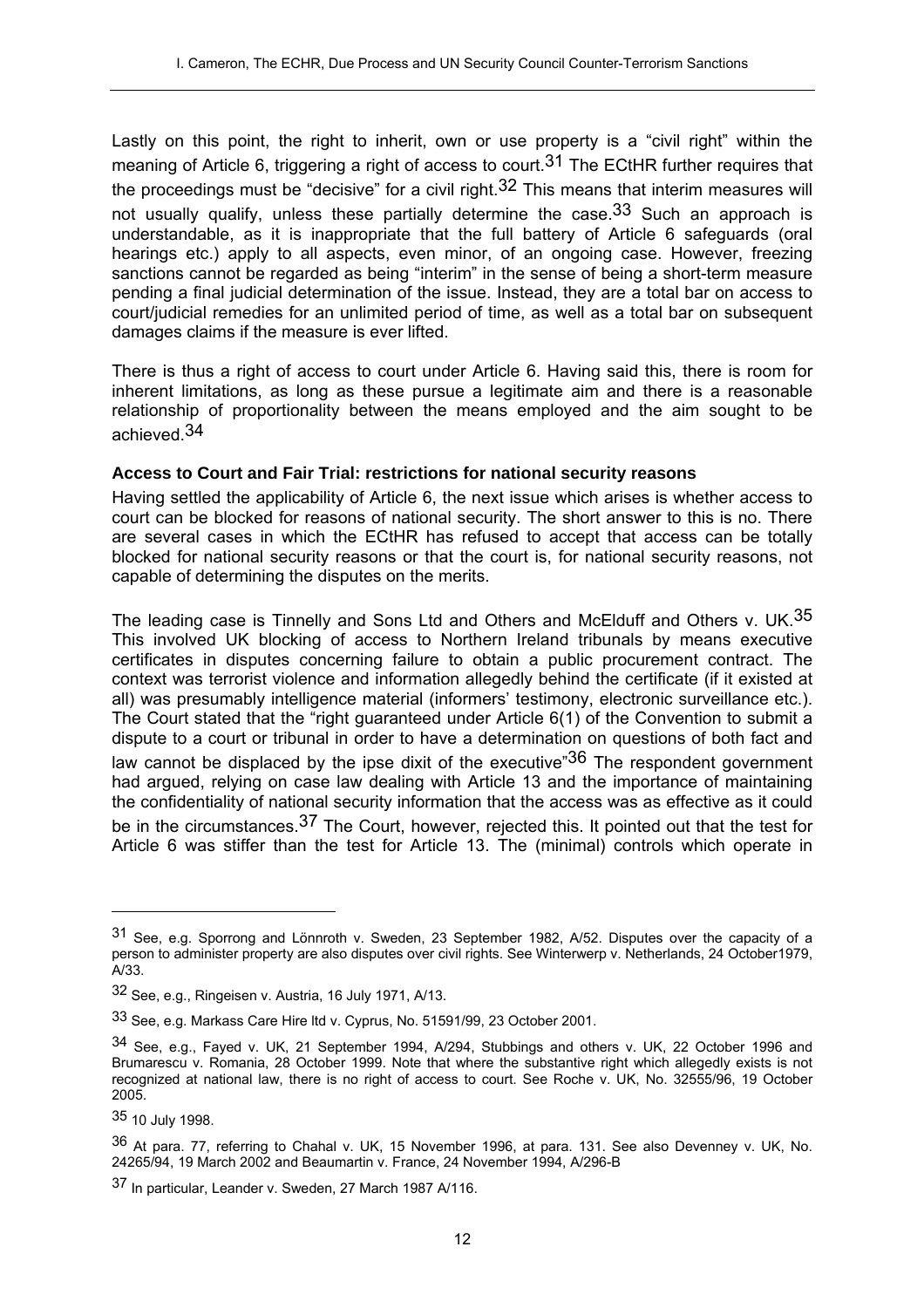general on collection and transmission of security information<sup>38</sup> could not compensate for the total absence of effective judicial remedies in this area.

The fact that there is a right of access to court does not mean that national security considerations are thereafter irrelevant. Obviously, there can be a need to maintain the safety of judges and preserve the identity of informers and the secrecy of intelligence methods. The ECtHR has accepted the idea of special courts in anti-terrorism matters. However, there are important conditions to be fulfilled if the court is to be regarded as independent and impartial. In the leading case of Incal v. Turkey , the Court examined the compatibility of the Turkish National Security Courts with the Convention.<sup>39</sup> It stated that "regard must be had inter alia to the manner of appointment of its members and their term of office, the existence of safeguards against outside pressures and the question whether it presents an appearance of independence".40

As regards maintaining secrecy, the variations in rules regarding the admissibility of evidence mean that the Convention organs have taken the position that this is primarily a matter for the contracting parties.<sup>41</sup> As regards litigation involving opposing private interests, equality of arms implies that each party must be afforded a reasonable opportunity to present his/her case - including his/her evidence - under conditions that do not place him/her at a substantial disadvantage *vis-à-vis* his/her opponent.42 Most of the relevant case law on secrecy deals with criminal cases. However, secrecy for reasons of national security is also relevant in administrative and civil cases, as shown by Chahal and Wierzbicki v Poland.<sup>43</sup> The following points taken from the Court's case law in criminal cases I would submit are applicable mutatis mutandis to civil cases on the basis that, if such restrictions are permissible in a case where a person can be imprisoned, such restrictions should also be permissible in freezing cases.

As regards procedural safeguards, the ECtHR has held that the right to be presumed innocent and to require the prosecution to bear the onus of proving the allegations against him or her forms part of the general notion of a fair hearing under Article  $6(1)$ .<sup>44</sup> The general rule as regards equality of arms laid down by the Convention is that all *material* evidence *for or against* the accused must be disclosed to the defence.45 However this does not mean that *any* omissions, or restrictions on access to, the prosecution's material will render the trial unfair.<sup>46</sup> The important questions are whether the trial court based any of its findings on material which was not disclosed to the defence, whether non-disclosure of material actually put the defence at a significant disadvantage and if so, whether there existed some form of compensatory mechanism. The Court in van Mechelen v. Netherlands applied a demanding test of proportionality, holding that any measures restricting the rights of the defence must be

<sup>38</sup> See below, on effective remedies.

<sup>39 9</sup> June 1998. See also Ocalan v. Turkey, No. 46221/99, 12 May 2005, paras 112-118.

<sup>40</sup> At para 65. See also the Campbell and Fell case.

<sup>41</sup> See D. J. Harris, M. O'Boyle and C. Warbrick, Law of the European Convention on Human Rights, Butterworths, London, 1995, p. 164.

<sup>42</sup> Dombo Beheer v. Netherlands, 27 October 1993, A/274, paras 31-33.

<sup>43</sup> No. 24541/94, 18 June 2002.

<sup>44</sup> Phillips v. UK, para. 40.

<sup>45</sup> Edwards v. UK, 16 December 1992, A/247-B, para. 36.

<sup>46</sup> See e.g. Bendenoun v. France, 24 February 1994, A/284, Miaihle v. France (no. 2), 26 September 1996 and Lamy v. Belgium, 30 March 1989, A/151, para. 29.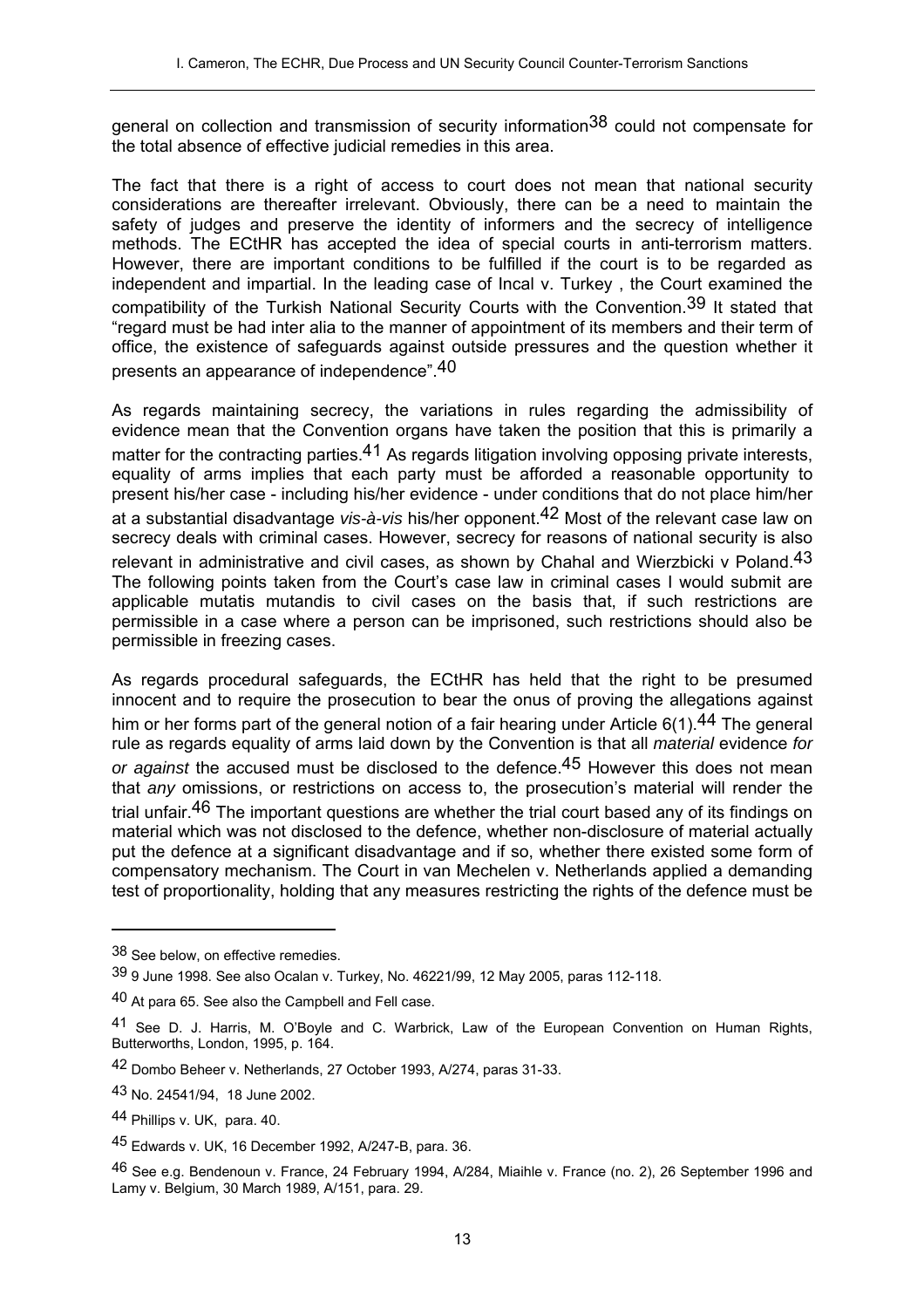strictly necessary: "if a less restrictive measure can suffice then that measure should be employed."<sup>47</sup> The case leaves open the possibility of allowing anonymous police or security witnesses, particularly when investigations are ongoing (which will be the case here) but only when this has been shown by objective evidence to be strictly necessary, and only when compensatory safeguards exist (e.g. security-screened advocates or special duties on the court itself to weigh evidence).

In the recent case of Haas v. Germany,  $48$  the Court accepted, when dealing with an active and dangerous terrorist organisation, the need to keep the indentity of informers and intelligence operatives secret, especially when these informers and operatives are situated outside of the territory of the state in question (and thus beyond the power of the state physically to protect). However, it reiterated that such evidence must not form the sole basis of the conviction, must be carefully evaluated by the court and any disadvantages which the defence suffers, e.g. due to the lack of possibility of cross-examination, must be counterbalanced by the court acting on its own motion.

Lastly on judicial controls, I should add that the fact that special judicial compositions and special procedures might apply for terrorist cases should not necessarily be seen as negative for human rights. It is crucial, in security matters, that an independent body charged with monitoring activity, be it court, quasi-judicial or parliamentary body has the powers and competence to provide an effective safeguard. There are unfortunately many examples of purely formal mechanisms of challenge as far as security matters are concerned.49 A court's jurisdiction may be limited by standing requirements, or it may only be able to review the legality of the measure, and not its merits. Or the judges may have no expertise in security matters, or they may be unable in practice to look at *all* the intelligence material in question. Or there may be a tradition that the judicial branch defers to the executive in matters of foreign policy and/or national security. In such cases, a right of appeal, or review, can be worse than useless, as it gives the impression of just procedures, without the reality.

### **Access to court: restrictions for reasons of fulfilling international law obligations**

Can access to court be blocked because a state is obliged to do so, in order to fulfill another international obligation, in particular, to uphold state, diplomatic or international organization immunity? This issue should be distinguished from the issue of the extent to which acts within the contracting parties "jurisdiction" under Article 1 includes a residual responsibility for implementing the acts of an international organization to which they are party. However, the two issues are closely linked.

As far as concerns the issue of immunity of suit of international organisations, the Court has taken the view in Waite and Kennedy v. Germany and Beer and Regan v. Germany, concerning the European Space Agency (ESA)<sup>50</sup> that this immunity is an essential means of ensuring the proper functioning of such organisations free from unilateral interference by individual governments. However, it would be incompatible with the purpose and object of the Convention if the Contracting States were *absolved* from their responsibility under the Convention by granting competence to an international organisation in a particular field.

<sup>47</sup> van Mechelen and Others v. Netherlands, 23 April 1997, at para. 58. See also Doorson v. Netherlandsm 26 March 1996, S.E. v. Switzerland, No. 28994/95, 25 EHRR CD 127.

<sup>48</sup> No. 73047/01, 17 November 2005.

<sup>49</sup> For an examination of these issues from the perspective of the ECHR, see I. Cameron, National Security and the ECHR, Iustus/Kluwer, 2000, at pp. 157-161, and passim.

<sup>50</sup> Waite and Kennedy v. Germany och Beer and Regan v. Germany, Nos 26083/94 and 28934/95, 18 February 1999.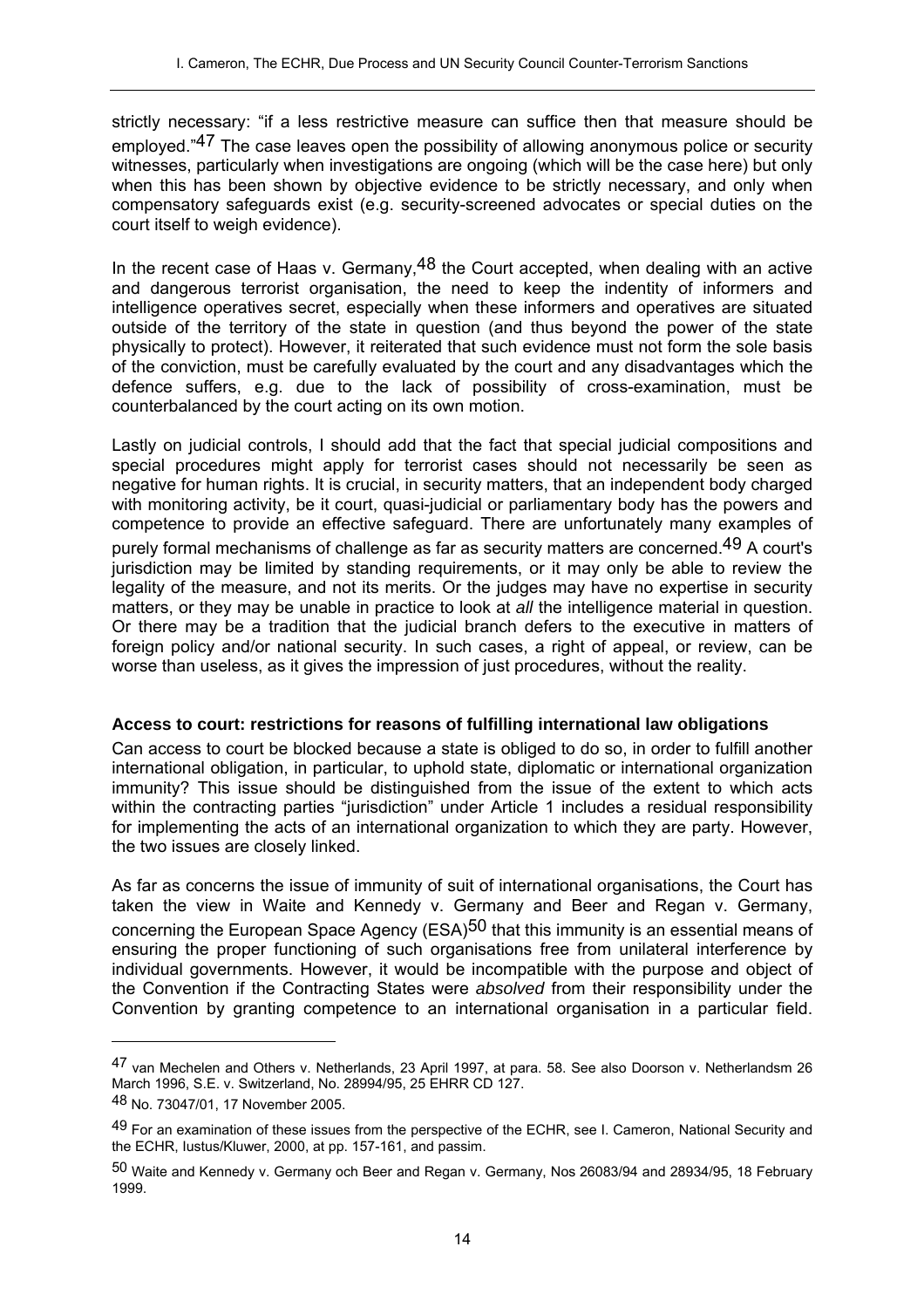Thus, the question became whether the applicants had available to them *reasonable alternative means to protect effectively* their rights under the Convention. The Court concluded that, since the applicants had claimed the existence an employment relationship with ESA, they could and should have had recourse to the ESA Appeals Board, which is "independent of the Agency", and has jurisdiction "to hear disputes relating to any explicit or implicit decision taken by the Agency and arising between it and a staff member".<sup>51</sup> The Court found that, in giving effect to the immunity from jurisdiction of ESA, the German courts did not exceed their margin of appreciation.<sup>52</sup>

In Prince Hans-Adam II of Liechtenstein v. Germany<sup>53</sup> in circumstances which the Court described as "unique" (para. 59), the ECtHR found that the right of access to a court can be totally barred by an international obligation. Similar reasoning was applied in Al-Adsani v. UK, and McElhinney v. Ireland, which both concerned respondent states which had applied the rules of state immunity and blocked claims for damages brought against third states for acts allegedly in violation of international law.54

However, the Prince Adam, Al Adsani and McElhinney cases are different from Waite and Kennedy and Beer and Regan cases. Should, for example, an attempt be made by a blacklisted person to sue the UN before national courts, then these cases might allow a state party to the ECHR to refuse to grant access to court, or otherwise bar the execution of the claim due to the immunity of the UN from suit. They are *not* authority for finding that contracting states have no residual responsibility under the Convention for adopting and/or implementing actions of international organizations violating Convention rights.

### **Article 8: Private and family life**

Those property rights which are necessary for the realization of private and family life will raise an issue under Article 8. In some cases, the freezing of a *private* bank account may be justified to prevent, e.g. financing of terrorism, but in most conceivable situations this will not be the case. It is thus difficult to see how long-term freezing *all* of a person's assets can be justified as "necessary in a democratic society" under Article 8(2). The amendment to Resolutions 1267 concerning humanitarian exceptions for personal costs which has now been adopted by the Security Council will probably remove this potential conflict with Article 8, at least as far as the Afghanistan/Al-Qaida sanctions are concerned.

However, the ban on paying money to blacklisted persons obviously means in practice an employment ban. A right to employment in the *public* sector was deliberately excluded from the Convention, however, a far reaching employment ban in private employment has also been found to breach Article 8 in conjunction with Article 14 in Sidabras and Džiautas v. Lithuania.55 This case concerned employment restrictions imposed on former employees of the KGB. The Court concluded that a far-reaching ban on taking up private sector employment does affect private life.<sup>56</sup> The majority of the Court considered that "the

<sup>51</sup> At paras 30 and 59.

<sup>52</sup> See also A.L. v. Italy, No. 41387/98, 11 May 2000, regarding an employment dispute before the NATO Appeals Board.

<sup>53</sup> No. 42527/98, 12 July 2001.

<sup>54</sup> Respectively, No. 35763/97, and No. 31253/96, 21 November 2001. See also a communicated decision regarding state immunity and the possibility for victims of terrorism to obtain compensation, Association sos attentats and Béatrice de Boëry v. France, No. 76642/01, communicated October 2004.

<sup>55</sup> Nos 55480/00 and 59330/00, 27 July 2004.

<sup>56</sup> At para 47. The Court referred to the fact that "there is no watertight division separating the sphere of social and economic rights from the field covered by the Convention" and referred to Airey v. Ireland, 9 October 1979,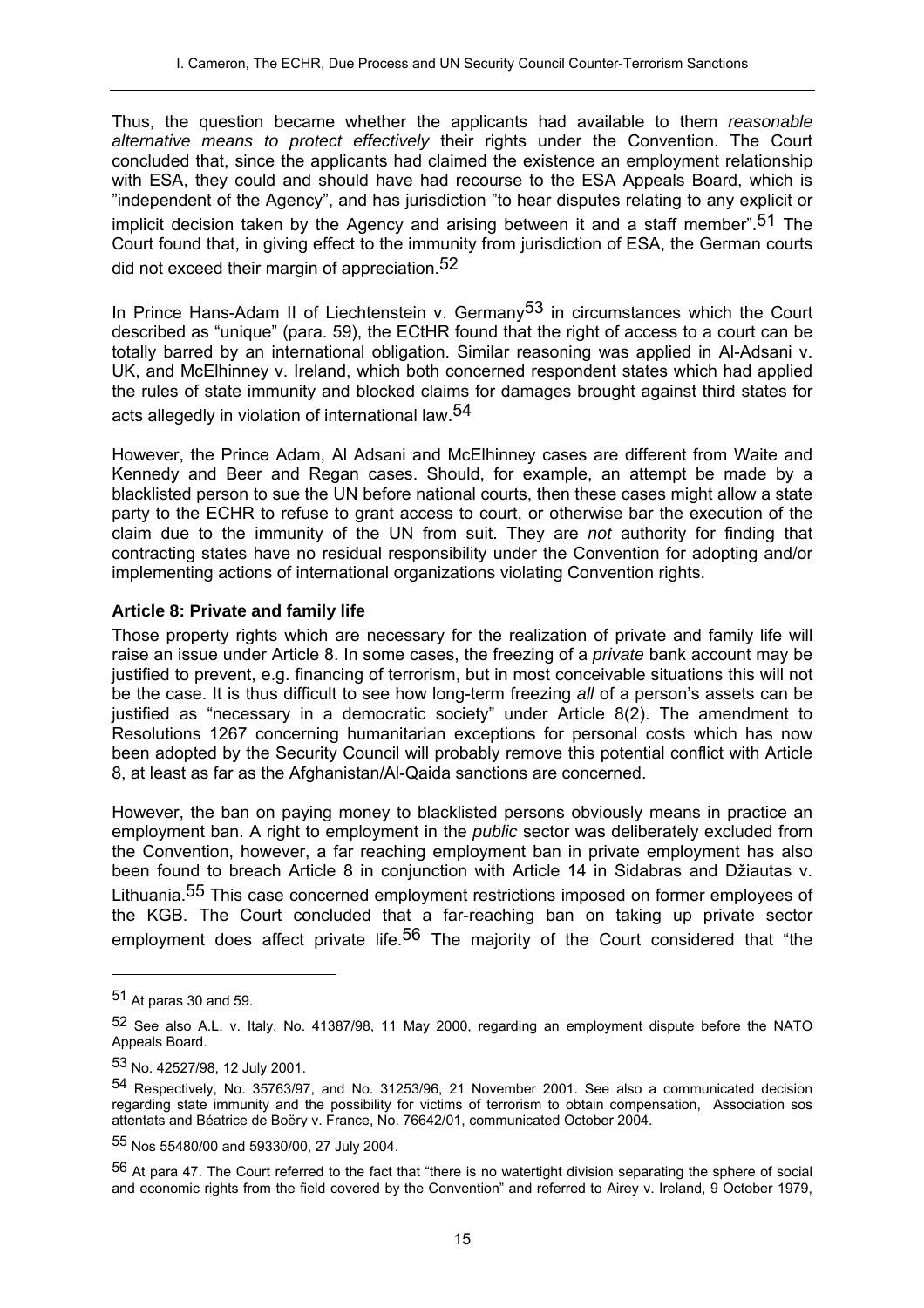legislative scheme must be considered to lack the necessary safeguards for avoiding discrimination and for guaranteeing an adequate and appropriate judicial control of the imposition of such restrictions" (para. 59). I consider that this case is applicable mutatis mutandis to blacklisting. It may be, however, that even this human rights problem can be solved in appropriate cases by the Sanctions Committee issuing a dispensation under Resolution 1452.

#### **Article 1, Protocol 1: Property rights**

As regards the issue of protection of property in general (including business accounts etc) this is falls under Article 1, Protocol 1. The content of the property right is relatively weak. Whether or not a state measure, or combination of measures, controlling the use of property is regarded as being sufficiently serious to constitute a denial of peaceful enjoyment of possessions or a deprivation of property is a matter of degree.<sup>57</sup> Where it falls short of a denial or deprivation the measure is judged under the looser requirements of paragraph (2).

The second sentence of paragraph (1) allows the state to deprive a person of property "in the public interest". In practice, the ECtHR will accept the state's explanations that a particular measure was motivated by the "public interest" unless the reasons advanced are "manifestly without reasonable foundation".58 Nonetheless, it has made it clear that it is possible to violate the article when there is no reasonable proportion or fair balance between interference with the individual's rights and the objectives of the public interest.<sup>59</sup> As regards controls on the use of property, read literally, paragraph (2) appears to grant states almost unlimited discretion as to what measures they might wish to take, both in the "general interest" and to "secure … other contributions or penalties". But the Court nonetheless reviews both the lawfulness and legitimate purpose of the measure (i.e. whether it is motivated by the "general interest") as well as its proportionality.60

The ECtHR has specified that a confiscation of property used in crime, even when this belongs to a third party, is not a denial/deprivation of property but rather a "control on use".<sup>61</sup> So a simple freezing will not likely be seen as a deprivation either. Having said this, there is no time limit on Resolution 1390. Thus, freezing can be of unlimited duration, and probably will be. Thus, even if it is not seen as a denial/deprivation at the present time, the longer the freezing continues, the more the measure should be seen as a denial/deprivation of property which has not, however, been done, formally speaking, as a consequence of the commission of a criminal offence.<sup>62</sup> It should also be noted in this respect that the Security Council is considering the forfeiture of seized assets and their use in a fund to compensate the victims of terrorism.63

 $\overline{a}$ 

62 Cf. Sporrong and Lönnroth case, paras 72-73.

A/32, para. 26.

<sup>57</sup> E.g. Sporrong and Lönnroth case.

<sup>58</sup> See James v. UK, 8 July 1986, A/98, para. 46.

<sup>59</sup> See, e.g. the James case, para. 50 and Stran Greek Refineries and Statis Andreadis v. Greece, 9 December 1994, A/301-B, paras 68–75.

<sup>60</sup> James case, para. 46, although see Jahn and others v. Germany, Nos 46720/99, 72203/01 and 72552/01, 30 June, 2005.

<sup>61</sup> AGOSI v. UK, 24 October 1986, A/108. One question is whether tougher standards ought nonetheless to apply as regards freezing the property of family members: is this property being frozen because it is suspected that the main target could otherwise easily circumvent the sanctions, or is this property being frozen to punish the family member for being a family member?

<sup>63</sup> The Monitoring Team has been asked to consider this under Resolution1566, para. 10.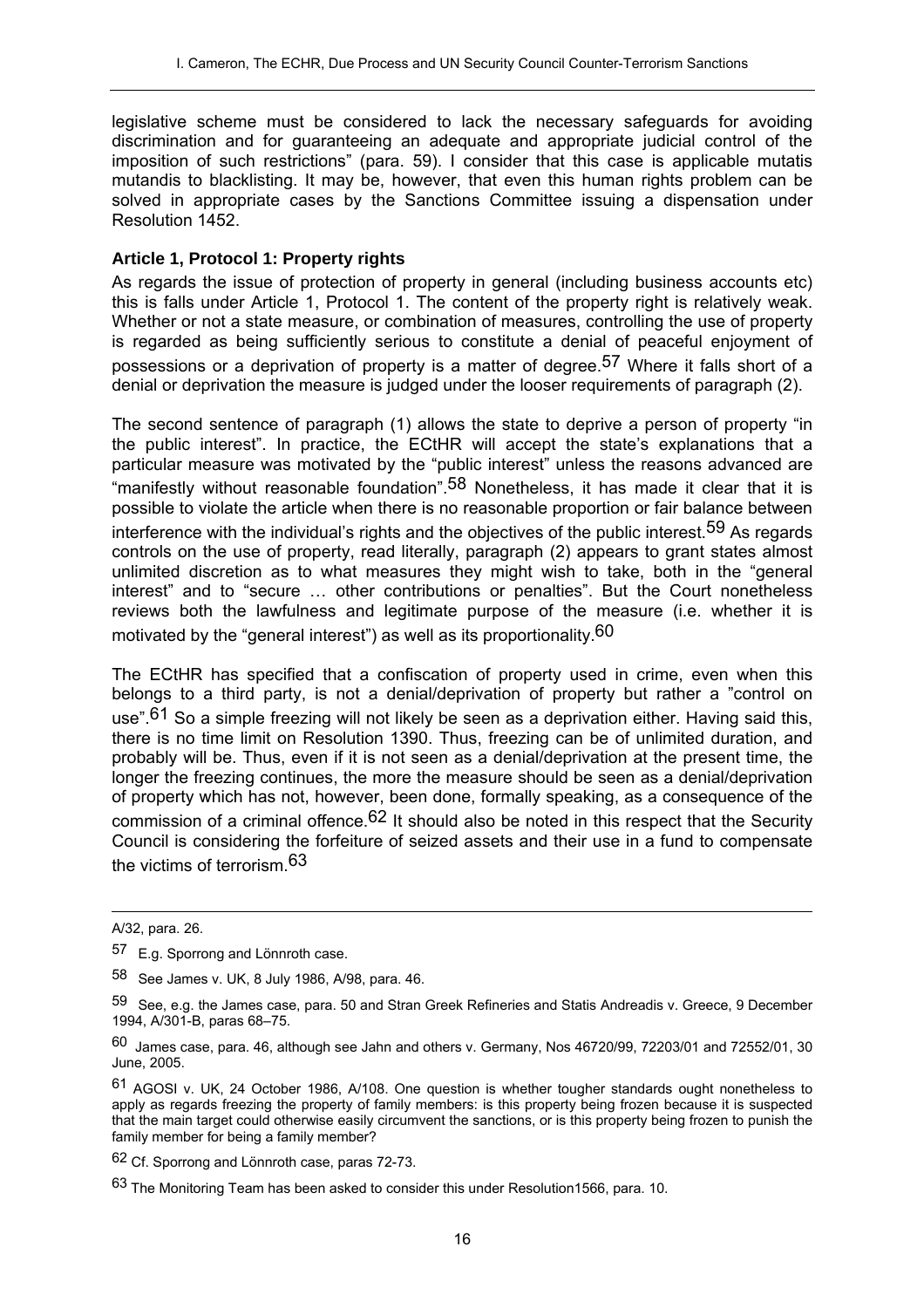Assuming that the measure is not extended too much in time, the test of compliance with Article 1 will be the "general interest" criterion in the third sentence of the article. The Court has made it clear that the general test of proportionality between infringement and goal is in any event applicable.<sup>64</sup> Proportionality in ECtHR (and ECJ) case law means a test of both necessity and a reasonable relationship between the measure and the aim to be achieved. If the issue is simply to balance the threat to international peace and security in the *abstract* with the infringement of the civil right of property a temporary freezing entails, then the scales can invariably be assumed to come down on the side of maintaining international peace and security.

In the *Bosphorus* case65 the ECJ engaged in only abstract balancing, finding the sanctions against the FRY, which led to the seizure of the aircraft not to be disproportionate. But the situation regulated in the Bosphorus case can be distinguished from freezing of the assets of individuals. First the measure is *directed* against individuals. These are not the *indirect* victims of *general* sanctions directed against a foreign government. The necessity for such a general measure is a political decision *par excellence*, and judicial review of such a measure is inappropriate. Secondly, it is individuals who are affected, not simply companies. And they are affected long-term and drastically, not peripherally.

After the applicants lost in the Bosphorus case, they applied to the ECtHR. In Bosphorus Airways v. Ireland<sup>66</sup> the ECtHR found that the EC protection of property rights in the case was not "manifestly deficient". It did not therefore proceed to examine in detail whether the requirements of Article 1, Protocol 1 were satisfied. The implications of the Bosphorus case relate to residual state responsibility for the acts of an international organization and are examined in detail below.

Finally, as already mentioned, the issue of protection of property was raised in the Yusuf case. However, the substance of the issue was not dealt with; only the question as to whether protection of property was a jus cogens norm.

It seems clear that, the margin of appreciation being wide as regards controls on use of property, and national security being a pressing need, the possibility exists under the ECHR to take fairly drastic measures against property in the name of anti-terrorism. However, the room for error exists in this field as in any other. Indeed, it probably is even more likely in a field where enforcement agencies are required to act on limited intelligence material, under political pressure to show results quickly. The ECtHR has tended to take into account the availability of safeguards, particularly judicial safeguards, against wrongful, arbitrary controls on use. In e.g. Air Canada v. UK,  $67$  the possibility of judicial review of the confiscation order was an important factor in the judgment that the confiscation did not violate Article 1, Protocol 1, even if the scope of the judicial review was limited. A similar position was taken in Allan Jacobsson v. Sweden,  $68$  where the need to retain the restrictions was re-examined periodically.

As the sanction is, at least, *quasi*-criminal in nature, then it would seem logical to examine whether there is sufficient proof of involvement in terrorism justifying the measure. This demands some form of independent body applying a specific, concrete test of

<sup>64</sup> See James case, para. 46.

<sup>65</sup> Case C-84/95, Bosphorus Hava Yollari ve Ticcaret AS v. Minister for Transport, Energy and Communications, Ireland and the Attorney General, European Court of Justice, [1996] ECR 3953.

<sup>66</sup> Bosphorus Hava Yollari Turizm ve Ticaret AS, v. Ireland No. 45036/98, 30 June 2005.

<sup>67 5</sup> May 1995, A/316-A.

<sup>68 25</sup> October 1989, A/163. See also Capital Bank AD v. Bulgaria, No. 49429/99, 24 November 2005.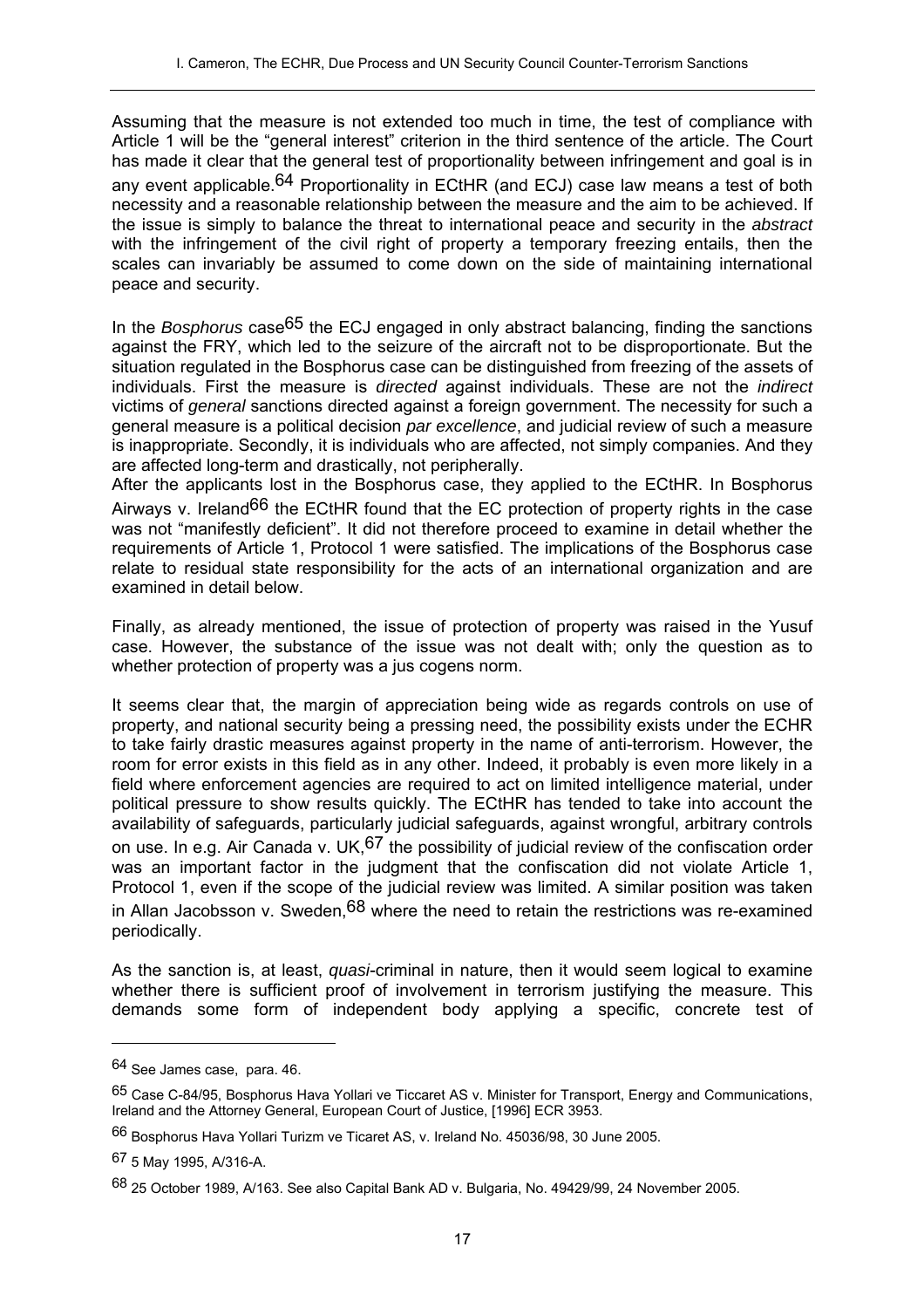proportionality. This means in turn examining whether *the specific measures* directed against *the specific individuals* are necessary in the circumstances to advance international peace and security, and if so, whether the *gain* to international peace and security by freezing *these particular persons' assets* is proportionate to the infringement of their property rights. This would not involve questioning the determination of the Security Council that there is a threat to international peace and security: only the proportionality and necessity of a measure adopted by a subordinate body, the Sanctions Committee, against a particular individual.

Having to satisfy a proportionality test also requires posing the questions as to whether the means chosen (sanctions) are *capable* of achieving the goal (cutting off, or making more difficult terrorist financing) as well as whether these means are *proportional* to the end to be achieved. The ECtHR has not been very strict in such matters, accepting plausible if not convincing arguments from states. Having said this, there is a great deal of doubt as to whether the sanctions have *any* significant effect on terrorist financing. The Resolution 1267 Sanctions Committee is ambiguous on the point.<sup>69</sup> Even the Resolution 1267 Monitoring Team is ambiguous. <sup>70</sup> The team refers to the "difficulty in quantifying its effect" but still concludes that it is an "essential element" of the fight against Al-Qaida, partly because of its "significant symbolic value".<sup>71</sup> Independent commentators, by contrast, regard the blacklisting method as a form of diplomacy, ineffective in terms of stopping terrorist attacks.<sup>72</sup> Long term, this can only be done by identifying the participants in terrorist networks which in turn requires monitoring of financial flows. Terrorist outrages are relatively cheap to perpetrate. However, money is undoubtedly needed for training camps and maintaining terrorist groups. But blacklisting will not facilitate the identification of the networks financing such groups and the means by which this is done. On the contrary, blacklisting will usually make the process of *detection* much more difficult.

Bearing in mind the small sums which are needed, even small money flows siphoned from, e.g. wealthy Islamic charities, will be enough to finance considerable terrorism. Without a lasting peace in the middle east, large sums of money will (naturally enough) be given for charitable purposes of which some will undoubtedly make its way to terrorist groups. But for political and technical (competence, capacity) reasons no strong action has yet been taken by the states where the money for Islamic charities originates, or is processed. In the absence of meaningful implementation by certain states against certain Islamic charities, one can argue that the UN sanctions are hardly "value for money".73

<sup>69</sup> In its report from 2004, S/2004/1039, the Sanctions Committee stated that the freezing sanctions have only had a "limited impact" because of the constantly changing nature of Al-Qaida and the rigidity of the list and the travel ban has had "little or no effect" (at para. 24). The Committee still considers that it has made a "tangible contribution to the fight against terrorism in the past two years through the tool of sanctions implementation" (at para. 31).

<sup>70</sup> The latest Monitoring Team assessment, S/2005/761, suggests that "sanctions are having an effect" they "*may* have forced Al-Qaida to rely more heavily on local criminal activity" that "large sums while not critical to the success of an attack, are now *less likely* to be available" (para. 18, my emphasis). Later, however, the Monitoring Group states that "it seems clear that the listed terrorists are still managing to raise and receive funds" (para. 61)

<sup>71</sup> S/2005/572, para. 38.

<sup>72</sup> See e.g. National Commission on Terrorist Attacks on the US (the "9/11 Commission") (available at http://www.9-11commission.gov/report/911Report.pdf) p. 382 and M. Raphael, Sanctions and Freezing of Funds as a Counter Terrorism Measure, lecture delivered at Human Rights Forum, Stockholm, 17<sup>th</sup> November 2005, law@petersandpeters.co.uk (on file with author). Raphael is Head of Fraud and Regulatory in the London firm of Peters and Peters.

<sup>73</sup> J.D.G. Waszak, The Obstacles To Suppressing Radical Islamic Terrorist Financing, 36 Case W. Res. JIL, 673-710 (2004). See also 9/11 Report, pp. 169-173.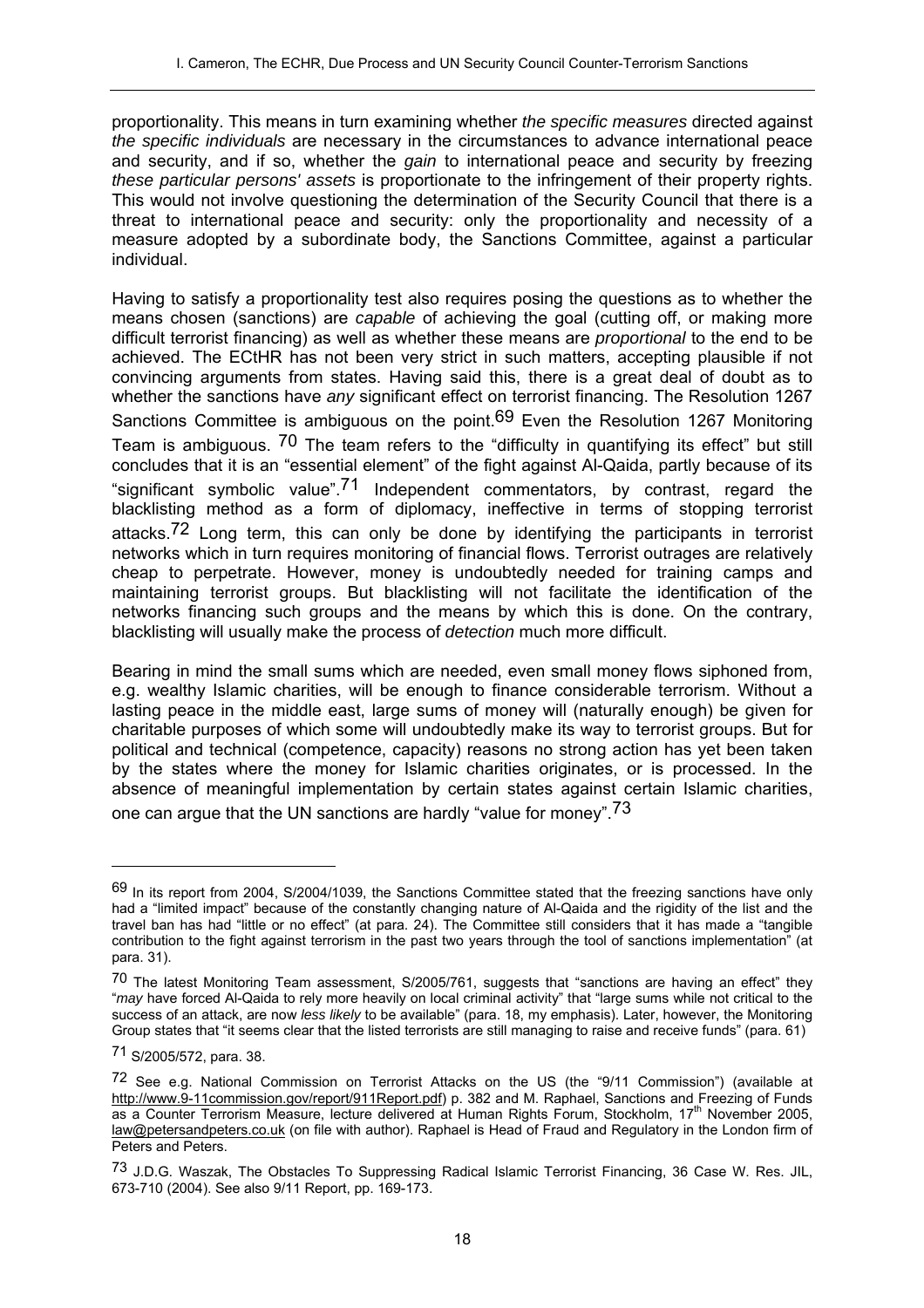#### **Effective Remedies**

Article 13 ECHR requires the provision of effective remedies for alleged convention violations at a national level. It is thus necessary to allege a violation of a material right before Article 13 is applicable. However, in most cases, the rights under Article 13 are subsidiary to those of Article 6 which I consider is the main right at issue. I consider that, as blacklisting affects civil rights, the main remedy is a judicial remedy under Article 6. The following discussion should thus be seen as an alternative argument, only to be advanced if for some reason the ECtHR would consider Article 6 not to be applicable to blacklisting.

The Court decided in Klass and others v. FRG in 1978 that where a national authority does not take sufficiently into account, or is not capable of taking into account, the substance of an individual's arguable *claim* that his or her Convention rights have been breached then there has been a breach of Article  $13^{74}$  The Convention organs have, subsequent to Klass v. FRG, also confirmed that a remedy under Article 13 must be available to the applicant personally.75 However, in Klass the ECtHR also stated that Article 13 has a subsidiary character in that an effective remedy means only a remedy which is as effective as can be having regard to the circumstances.<sup>76</sup> Of particular relevance to the present case of antiterrorist sanctions is the fact that the Klass case also concerned measures taken in the name of national security. States have a margin of appreciation as to how they interpret their obligations under the article.77

The emphasis on the margin of appreciation meant that Court's case law on Article 13 was underdeveloped and unpredictable for a long time and this related to fact that the Court's views were heavily dependent on the facts of the particular case, which in turn related to the Court's conception of its role as an international rather than constitutional law remedy. However, with the incorporation of the Convention into the national legal orders of all the contracting states, the growing number of these states and the vast expansion in complaints to the Court, the Court's international law approach has gradually changed in favour of a more "constitutional" approach. In 1996 the Court found for the first time a breach of Article 13 where it had not ruled that breaches of other articles had occurred.<sup>78</sup> Moreover, without departing from its case law that states have a margin of appreciation in how they apply Article 13, the Court also began stressing that more "important" rights, e.g. Article 3, require stronger remedies.<sup>79</sup>

Traditionally, the margin of appreciation has tended to be strong in the area of national security. However, it is now clear that the breadth of the margin, even in national security matters, varies from right to right. An important recent case dealing with Article 13 and national security is Al-Nashif v. Bulgaria.<sup>80</sup> Here, the applicant had been detained and deported on national security grounds without being able to challenge the reason for his

<sup>74 6</sup> September 1978, A/28.

<sup>75</sup> See, e.g. Plattform "Ärzte für das Leben" v. Austria, No. 10126/82, report of 12 March 1987 at paras 97-98.

 $76$  Ibid, para. 69. The Court considered that the aggregate of a number of remedies ineffective in themselves could nonetheless constitute an "effective remedy". Such a view is only possible to accept where the ineffective remedies act to complement each other, so as to allow *some* form of redress, in practice, and not simply in theory. Where, on the other hand, the individual effect of every supposed remedy is zero in practice, it is difficult to see how five, or ten, times zero is anything other than zero.

<sup>77</sup> See, e.g. Kaya v. Turkey, No. 22729/93, 19 February 1998, para. 106

<sup>78</sup> Valsamis v. Greece, No. 21787/93, 18 December 1996.

<sup>79</sup> See e.g. Chahal v. UK, No. 22414/93, 15 November 1996.

<sup>80</sup> No. 50963/99, 20 June 2002.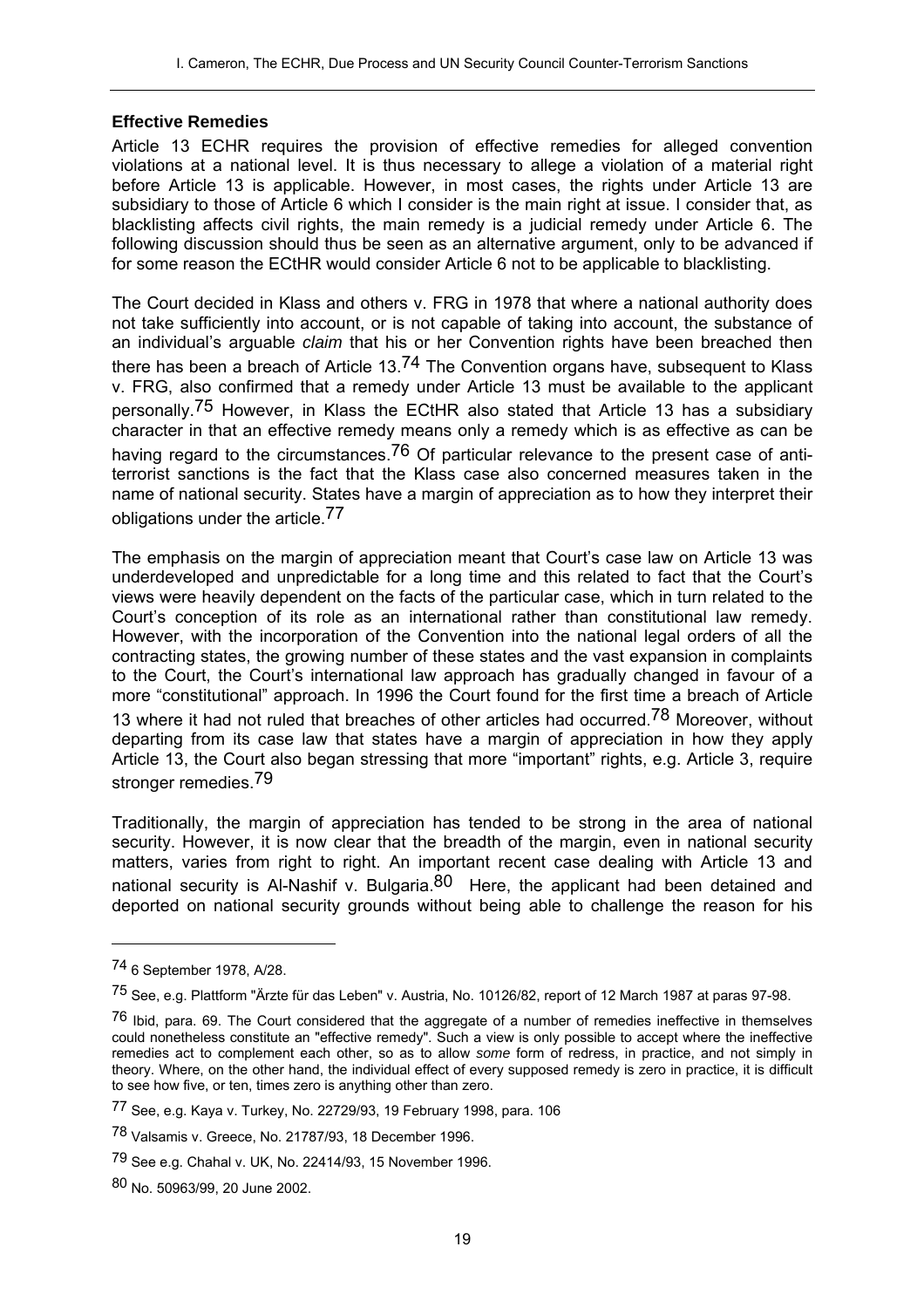detention. The Court found this to be a violation of Article 5(4). As regards Article 13, the respondent state had argued on the basis of the Klass and Leander cases that Article 13 only requires a remedy "as effective as it can be", having regard to the fact that it is inherent in any system of secret surveillance or secret checks. However, the Court stressed that "the remedy required by Article 13 *must be effective in practice as well as in law* and noted that in the Klass and Leander cases, the applicants had possibilities of recourse with certain procedural guarantees and independent review."<sup>81</sup> The Court added that "Where no such review process was available, as in the case of *Rotaru v. Romania* the Court had found a violation of Article 13 of the Convention". Moreover, the Court drew an important distinction between *secret* measures on national security grounds, which can only function effectively if the individual remains unaware of the measures affecting him or her, and other measures motivated by national security considerations such as, in the present case, deportation. The Court stated that in the latter cases, "reconciling the interest of preserving sensitive information with the individual's right to an effective remedy is obviously less difficult … Even where an allegation of a threat to national security is made, the guarantee of an effective remedy requires as a minimum that the competent independent appeals authority must be informed of the reasons grounding the deportation decision, even if such reasons are not publicly available. The authority must be competent to reject the executive's assertion that there is a threat to national security where it finds it arbitrary or unreasonable. There must be some form of adversarial proceedings, if need be through a special representative after a security clearance. Furthermore, the question whether the impugned measure would interfere with the individual's right to respect for family life and, if so, whether a fair balance is struck between the public interest involved and the individual's rights must be examined". 82

This reasoning would seem to be applicable mutatis mutandis in a blacklisting case which is, obviously, the opposite of "secret".

### **Derogation**

Human rights treaties accept that rights can be derogated from in public emergencies. Just as states party are entitled to derogate from their obligations under the ECHR (or ICCPR), arguably so too must states bound by these treaties by able to do so acting collectively in the Security Council.<sup>83</sup> Arguably, when the Security Council determines that there is a threat to international peace and security it is, by analogy, declaring the existence of a public emergency. Two points must be made in reply. First, as pointed out, the war against terrorism is an eternal war: the "emergency" and the freezing measures taken are likely to be permanent. Second, the acceptance of the notion of derogation in human rights treaties is conditioned on substantive and procedural limitations on the derogation power. States making derogations have a reporting duty. The ECtHR will not apply the derogation clause in the absence of an official notice of derogation.<sup>84</sup> Moreover, derogation is only permissible to the extent "strictly required by the exigencies of the situation" (Article 15 ECHR). 85 Thus. while states, and ipso facto, the Security Council must be left a considerable margin of appreciation in determining the existence of a public emergency, and the measures required

 $\overline{a}$ 

.

<sup>81</sup> At para. 136, my emphasis. See also Brinks v. Netherlands, No. 9940/04 5 April 2005 (decision inadmissible because adequate system of review existed) and Segerstedt-Wiberg and others v. Sweden, No. 62332/00, 6 June 2006 (violation because of lack of effective independent review mechanism).

 $82$  Ibid.

<sup>83</sup> Cf. E. de Wet. The Chapter VII Powers of the UN Security Council, Hart Publishing, Oxford and Portland, 2004, p. 344.

<sup>84</sup> Isayeva v. Russia, No. 57950/00, 24 February 2005

<sup>85</sup> See, e.g. Aksoy v. Turkey, 18 December 1996 (pre-trial detention of 14 days was disproportionate).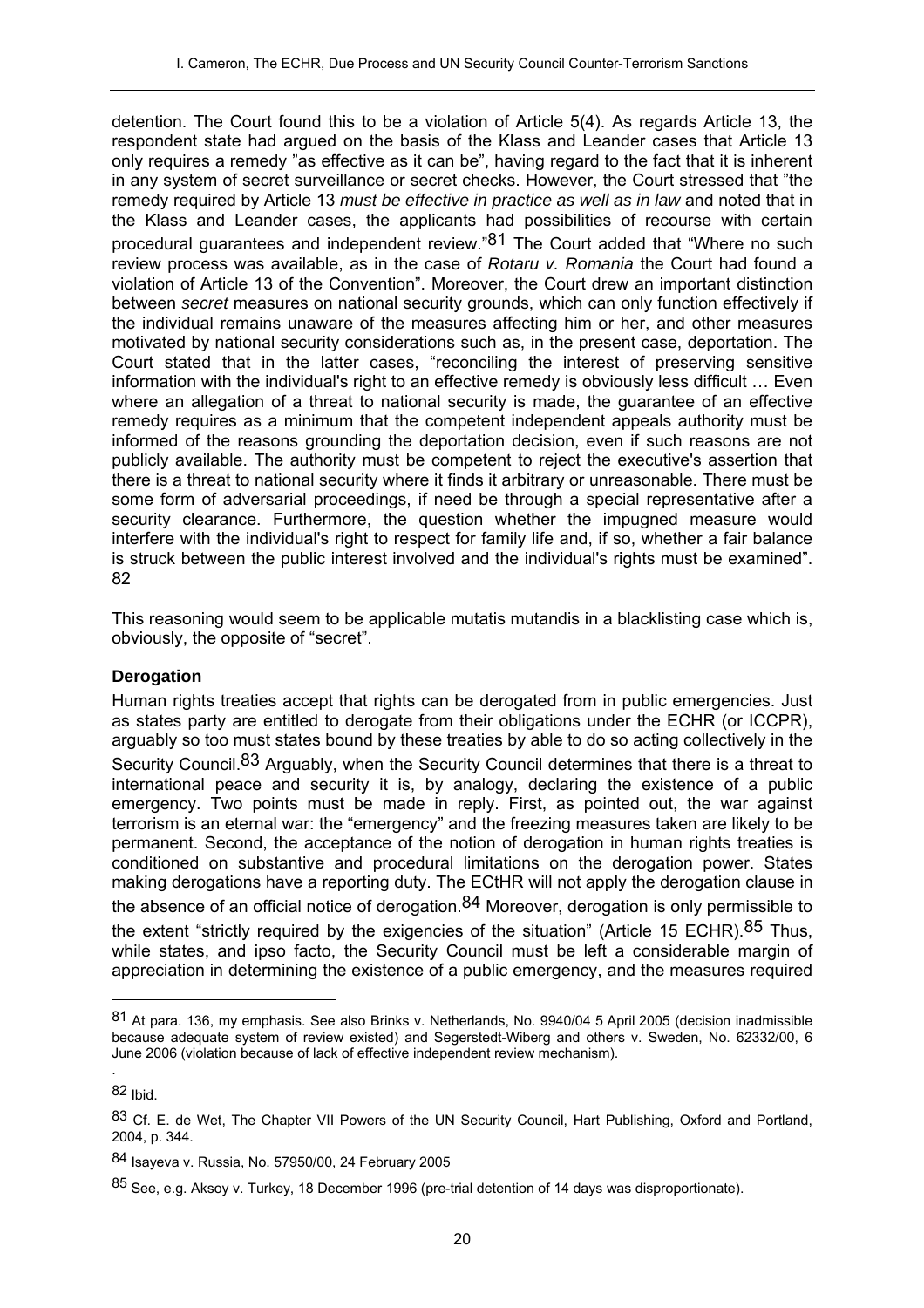to deal with the situation, the notion of a totally unsupervised power to derogate is contrary to human rights treaties. The Security Council cannot both have the power to take measures to deal with a public emergency and have the final word on whether these measures are strictly required. While Article 6 (and ICCPR Article 14) are derogable, the core content of the right of fair trial is not.86 Besides, if the creation of *some* form of judicial or quasi-judicial review body at the Security Council is feasible, or if the same objective can be achieved without promulgating a list at the level of the Security Council, then the *total* elimination of judicial/quasi-judicial remedies can, ipso facto, not be "strictly required".

#### **General Principles?**

A part of this study is devoted to the issue of to what extent the above principles derived from the case law of the ECtHR can be said to be general principles of human rights law. The ECHR is the most developed system for the international protection of civil and political rights, not necessarily in the sense of being the best devised, or having a supervisory body with the most sophisticated reasoning, but as having the most extensive interpretative case law. Many issues relevant to the subject of blacklisting have arisen before the ECtHR, but have not (yet – and to my knowledge) arisen in the other systems. Having said this, it is possible to derive material relevant to targeted sanctions by analysing the wording of these other treaties, their travaux préparatoires and reason more generally from country reports, general comments, and case law on individual applications. The present study is simply one of a series of studies of the regional and universal systems as regards targeted sanctions, and so there is no need in the present study to analyse these systems in detail.<sup>87</sup> However, a few points can be made based particularly on the ICCPR.

I will not go into how the Security Council as such (as opposed to members of the Security Council) might be bound by human rights.<sup>88</sup> The Security Council has implicitly, at any rate, recognised this when it stated that "states must ensure that any measure taken to combat terrorism comply with all their obligations under international law, and should adopt such measures in accordance with international law, in particular international human rights, refugee, and humanitarian law".<sup>89</sup> In any event, the Security Council as such is only bound by those rights which have passed into general international law, and those rights which can be seen as authoritative interpretations of the human rights obligations in the UNC, which circumscribe the powers of the Security Council. In both cases, one looks in particular to the Universal Declaration on Human Rights (UDHR).90 Arguably, the *core contents* of the two covenants on human rights, the ICESCR $91$  and the ICCPR,  $92$  are authoritative interpretations of the UNC and are in effect binding on the Security Council as such.

The rights to an effective remedy, to access to court/fair trial, to fair trial in criminal matters, to reputation, to freedom of movement and to property are all contained in the UDHR (Articles 8, 10, 11, 12, 13 and 17 respectively). The ICCPR contains the right of freedom of

91 993 UNTS 3 (1966).

 $\overline{a}$ 

92 999 UNTS 71 (1966).

<sup>86</sup> See HR Committee, General Comment No. 29, States of Emergency (2001), para. 11, de Wet 2004, pp. 344- 345.

<sup>87</sup> See in particular B. Fassbinder, Targeted Sanctions and Due Process, Study commissioned by the UN Office of Legal Affairs, 18 February 2006.

<sup>88</sup> See generally de Wet, 2004, chapters 5, 6 and 9.

<sup>89</sup> My emphasis. Resolution 1456, 20 January 2003, Annex, para. 6 and Resolution 1624, 14 September 2005, para. 4.

<sup>90</sup> The customary law nature of the UDHR was stressed by the Vienna Declaration of the World Conference on Human Rights, 1993, endorsed by the General Assembly in Res. 48/121 (1993).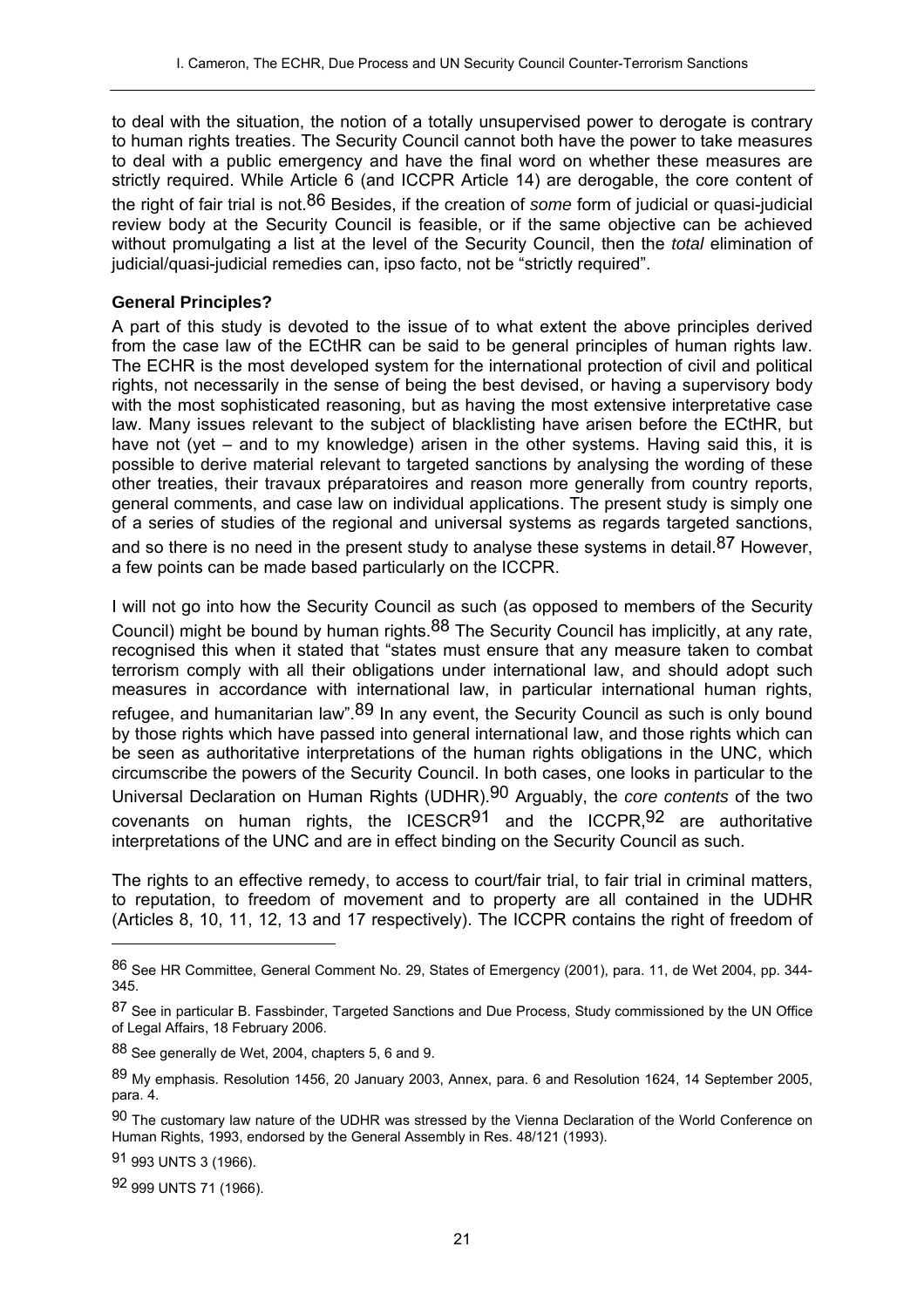movement (Article 12). Article 14 sets out rights and obligations in a suit at law and Article 17 protects against interferences in a person's "privacy, honour and reputation". There is no protection of property rights as such. However, Article 14 ICCPR requires access to court to determine a person's "rights and obligations at a suit at law"<sup>93</sup>. Disputes over the right to dispose of possessions, bank accounts etc. undoubtedly concern rights or obligations at a suit of law.94

The Human Rights Committee may consider actions of international organizations exercising public power in a state party to be outside the jurisdiction. There is an indication to this effect in the case of H. v. d. P. v. Netherlands.  $95$  On the other hand, it may be simply that it accepts that immunity of suit of international organizations is a legitimate reason for restricting access to court.<sup>96</sup> This decision might have some relevance to a state which is not in the Security Council which has nonetheless been obliged to implement a targeted sanction which affects the human rights of a person within its jurisdiction. However, the case is not authority for regarding a decision taken by a state acting *within* the Security Council as outside that state's jurisdiction under the ICCPR. Such a view is also supported by the opinion of the CESCR which considers that the provisions of the ICESCR "cannot be considered to be inoperative ... solely because a decision has been taken that considerations of international peace and security warrant the imposition of sanctions".97

While there have been, to my knowledge, no individual applications to the Human Rights Committee which are directly on point, the Committee's collected jurisprudence on national security issues generally repeatedly emphasizes the need for tightly drafted provisions and proper independent controls to prevent abuse of power.<sup>98</sup> Even in cases where a derogation is possible, the Human Rights Committee has found violations of the fair trial provisions, where these have not been "strictly required". 99

Moreover, the general points made above about due process and the Rechtsstaat are obviously relevant even for the UDHR and ICCPR.100 These too are based, implicitly, on the separation of powers and the idea that the legislature should legislate, the executive should apply the law in specific cases and there should be independent judicial control on the legality and proportionality of executive action. And, as de Wet points out, the Security Council itself supported the argument that the fundamental aspects of a fair trial (equality of

 $\overline{a}$ 

99 Lanza v. Uruguay, GAOR A/35/40 p.111, Carmargo v. Colombia, GAOR A/37/40 p.137, Weissbrodt, p. 140.

<sup>93</sup> See e.g. Apirana Mahuika et al. v. New Zealand, 547/1993, views of 20 October 2000, Angel N. Olo Bahamonde v. Equatorial Guinea, 468/91, views of 20 October, 1993.

<sup>94</sup> See, e.g. Simunek et al. v. Czech Republic, 516/92, views of 19 July 1995 and D. Weissbrodt, The right to a fair trial: Articles 8, 10 and 11 of the Universal Declaration of Human Rights, Nijhoff, the Hague, 2001, p. 139.

<sup>95 217/1986,</sup> views of 8 April 1987 at para. 3.2.

<sup>96</sup> Cf. T. Schilling, Is the United States bound by the International Covenant on Civil and Political Rights in Relation to Occupied Territories? NYU School of Law Global Law Working Paper 08/04, who considers that the relevance of this decision is doubtful because it concerned a measure taken by the administration of the international organization without the direct participation of its member states (p. 28).

<sup>97</sup> CESCR, The relationship between economic sanctions and respect for economic, social and cultural rights: 12/12/1997.E/C/12/1997/8 and CESCR General Comment 8, para. 7.

<sup>98</sup> See e.g Hammel v. Madagascar, No. 155/83, GAOR A/43/40 p. 130, and V.M.R.B. v. Canada, No. 236/1987, GAOR A/44/40 p. 258 (deportation on security grounds) Tae-Hoon Park v. Korea, No. 628/1995, 6 IHRR 623 (1999) and Keun-Tae Kim v. Korea, No. 574/1994, 6 IHRR 930 (1999) (restrictions on freedom of association and expression on national security grounds). See generally on the ICCPR, M. Nowak, UN Covenant on civil and political rights: CCPR commentary, 2nd ed., Kehl, Engel, 2005, pp. 302-357.

<sup>100</sup> Here one can recall that the contracting states intended the ECHR as the "first steps for the collective enforcement of certain of the Rights stated in the Universal Declaration" (preamble to the ECHR).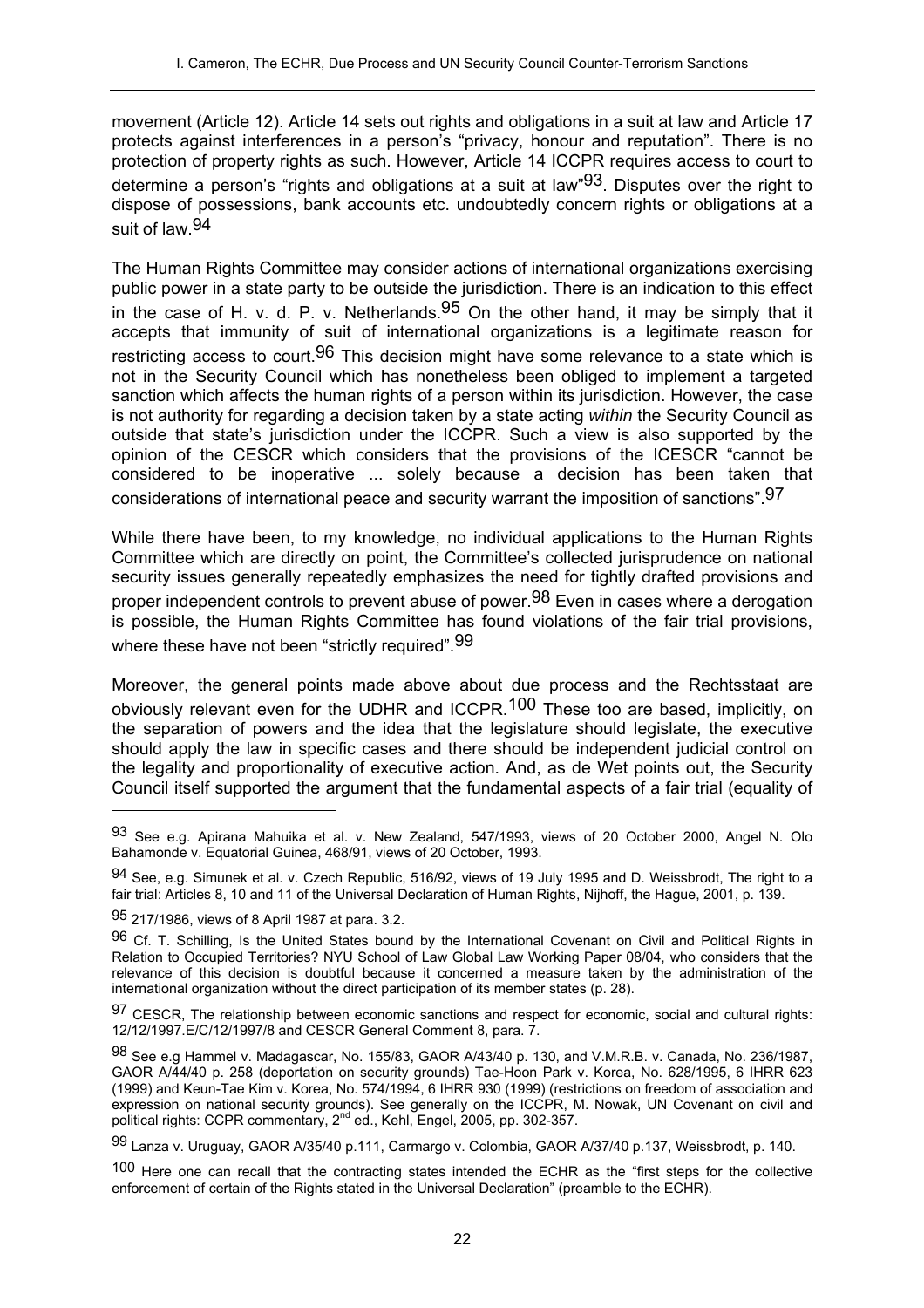arms, the presumption of innocence and judicial independence) are binding upon it by writing in these requirements into the statutes and rules of procedure of the ICTFY and the ICTR.101

The remaining issue to be discussed, albeit briefly, is how the ECHR standards affect certain Security Council members.

## **State Responsibility under the ECHR**

The UN Security Council, obviously has, and must have, very wide discretion, in determining threats to international peace and security, and it is true that this power of determination cannot be delegated.102 But this is not the issue: the issue is whether *having made* such a determination, the Security Council is *bound by any legal norms* in exercising coercive measures as a consequence of the determination.<sup>103</sup> Like every other organ of an international organisation, the Security Council is bound by its mandate, and by general international law, in particular humanitarian law and human rights law. The arguments in relation to this point have been set out well several times and I will not rehearse them here.104 Simply put, the approach that *nothing* should stand in the way of the maintenance of international peace and security is untenable. I have attempted to show above that the ECtHR case law reflects general principles of fair hearing. But even if this is not the case, constitutionally speaking (and, as shown below, from the perspective of the ECtHR) the question is whether it is possible for states to *avoid* constitutional/international human rights obligations by creating an international body and delegating to it the power to do something they are unable to do by themselves.

There is now a fair amount of case law of the ECtHR on the extent of the duties contracting states have under Article 1 to secure Convention rights "within their jurisdiction". There is no need to go into this general case law in any detail. <sup>105</sup> The Court considers that jurisdiction has to be interpreted in accordance with its meaning under public international law as a whole 106

Of more relevance are the cases before the ECtHR dealing with the question of responsibility for the acts of an international organization. The earliest case in which the issue arose was Ilse Hess v. UK $107$  where the Commission on Human Rights rejected a claim that the UK bore responsibility for the treatment of a prisoner in Spandau prison, governed by an agreement between the wartime allies. However, the Court soon departed from this restrictive approach. The leading cases of Beer and Regan and Waites and

<sup>101</sup> de Wet, 2004, p. 346.

<sup>102</sup> D. Sarooshi, The United Nations and the Development of Collective Security. The Delegation by the UN Security Council of its Chapter VII Powers, Clarendon Press, Oxford, 1999, p. 33.

<sup>103</sup> A. Reinisch, Developing Human Rights and Humanitarian Law Accountability for the Imposition of Economic Sanctions, 95 AJIL 851-872 (2001) at p. 856 and references therein. The subject of accountability of international organisations is many facetted. See generally A. Reinisch, International Organisations before National Courts, Cambridge, CUP, 2000 and K. Wellens, Remedies against International Organisations, Cambridge, CUP 2002.

<sup>104</sup> I will not go into this point. See de Wet 2004 and Cameron, 2003 p. 178 and references therein.

<sup>105</sup> See in particular Bankovic and others v. Belgium and others No. 52207/99, 12 December 2001. Ilaşcu and others v. Moldova and Russia No. 48787/99, 8 July 2004, Assanidzé v. Georgia No 71503/01, 8 April 2004, Issa and others v. Turkey No. 31821/96, 16 November 2004. The Bankovic formulation restricting the application of the ECHR to a form of "European legal space" can be explained by the special circumstances of the case.

<sup>106</sup> See Loizidou v. Turkey (Preliminary Objections) 23 March 1995, A/ 310, and Cyprus v. Turkey, No.25781/94, ECHR 2001-IV, paras 76-80.

<sup>107</sup> No. 6231/73, 2 DR 72 (1975).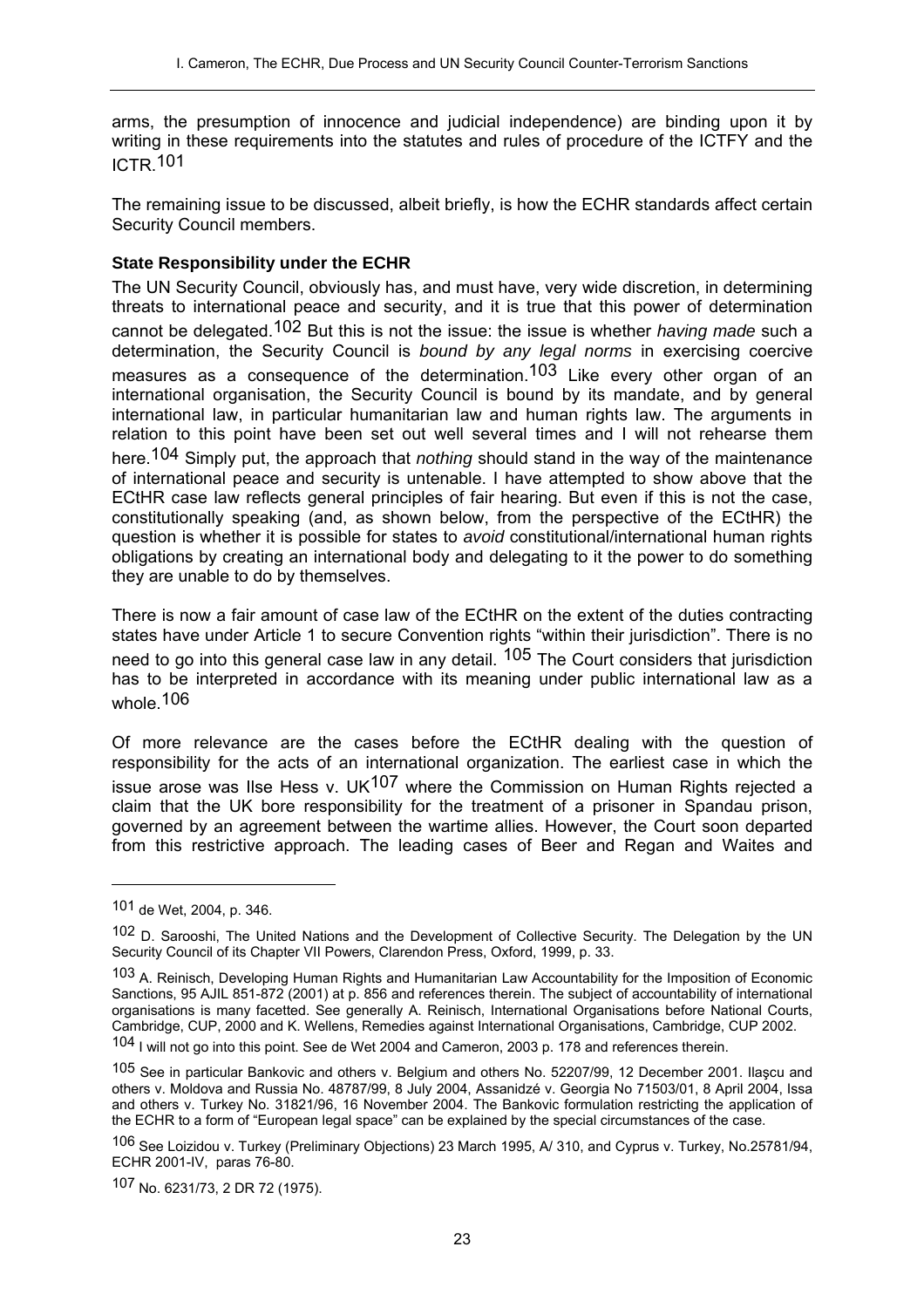Kennedy have already been examined.<sup>108</sup> The other leading cases are Matthews v. UK and Bosphorus Airways.

The Mathews case concerned the right to vote of the people of Gibralter in elections to the European Parliament. The UK had not provided for this, something the ECtHR found to violate Article 3 of Protocol 1. The interesting aspect for the present case is the fact that the ECtHR considered that the decision-making procedure which had deliberately not provided for the right to vote for the people of Gibralter was a matter "within the jurisdiction" of the UK. The UK had first assented to a decision of the Council of the EC, which had to make a proposal by unanimous vote, and then along with the other EC member states, adopted the proposal in accordance with its constitutional requirements.109 The Court stated that the "Convention does not exclude the transfer of competences to international organisations provided that Convention rights continue to be 'secured'. Member States' responsibility therefore continues even after such a transfer … the suggestion that the United Kingdom may not have effective control over the state of affairs complained of cannot affect the position".110

Bosphorus Airways v. Ireland concerned EC implementation of UN sanctions, although not targeted sanctions. The Court in this case examined what has been called the "equivalent protection" test formulated by the former Commission on Human Rights in M. v. Germany.111 Under this test, the Commission accepted that it is sufficient that the EC provided a general level of human rights protection more or less equivalent to that provided for by the ECHR and that, so long as the general level is adequate, the Commission would refrain from taking up cases directed against EC member states for their residual responsibility for EC acts. The EC/EU is not as such party to the ECHR and cannot be directly sued before the ECtHR.

The subject is complicated, and it is easy to misunderstand the implications of the case. However, the Court has *not* followed M. v. Germany. The Court in Bosphorus accepted that the level of protection need not be exactly the same "By 'equivalent' the Court means 'comparable': any requirement that the organisation's protection be 'identical' could run counter to the interest of international co-operation pursued" (para. 155). But it added "However, any such finding of equivalence could not be final and would be susceptible to review in the light of any relevant change in fundamental rights' protection. If such equivalent protection is considered to be provided by the organisation, the presumption will be that a State has not departed from the requirements of the Convention when it does no more than implement legal obligations flowing from its membership of the organisation. However, any such presumption can be rebutted if, in the circumstances of a particular case, it is considered that the protection of Convention rights was manifestly deficient. In such cases, the interest of international co-operation would be outweighed by the Convention's role as a 'constitutional instrument of European public order' in the field of human rights" (para. 156).

<sup>108</sup> See also T. I. v. UK, No. 43844/98, 7 March 2000, Manfred, Erika and Volker Lenz v. Germany and the Other States of the European Communities, No. 38837/97, struck from the register in July 2005, Naletilic v. Croatia, No. 51891/99, 4 May 2000, Senator Lines Gmbh v. 15 member States of the EU, No. 56672/00, 10 March 2004.

<sup>109 &</sup>quot;The UK, *together with all other parties of the Maastricht Treaty*, is responsible *ratione materiae* under Article 1...for the consequences of that Treaty" (para. 33, my emphasis). See also Schilling, p. 29.

<sup>110</sup> See Mathews v. UK, at paras 32 and 34.

<sup>111</sup> No. 13258/87, 64 DR 138 (1990). On the "equivalent protection test" see e.g. A. Clapham, "The European Union before the European Court of Human Rights" in L. Boission de Chazournes, Cesare P. R. Romano and R. Mackenzie (eds) International Organizations and International Dispute Settlement: Trends and prospects, New York 2002, pp. 73-88.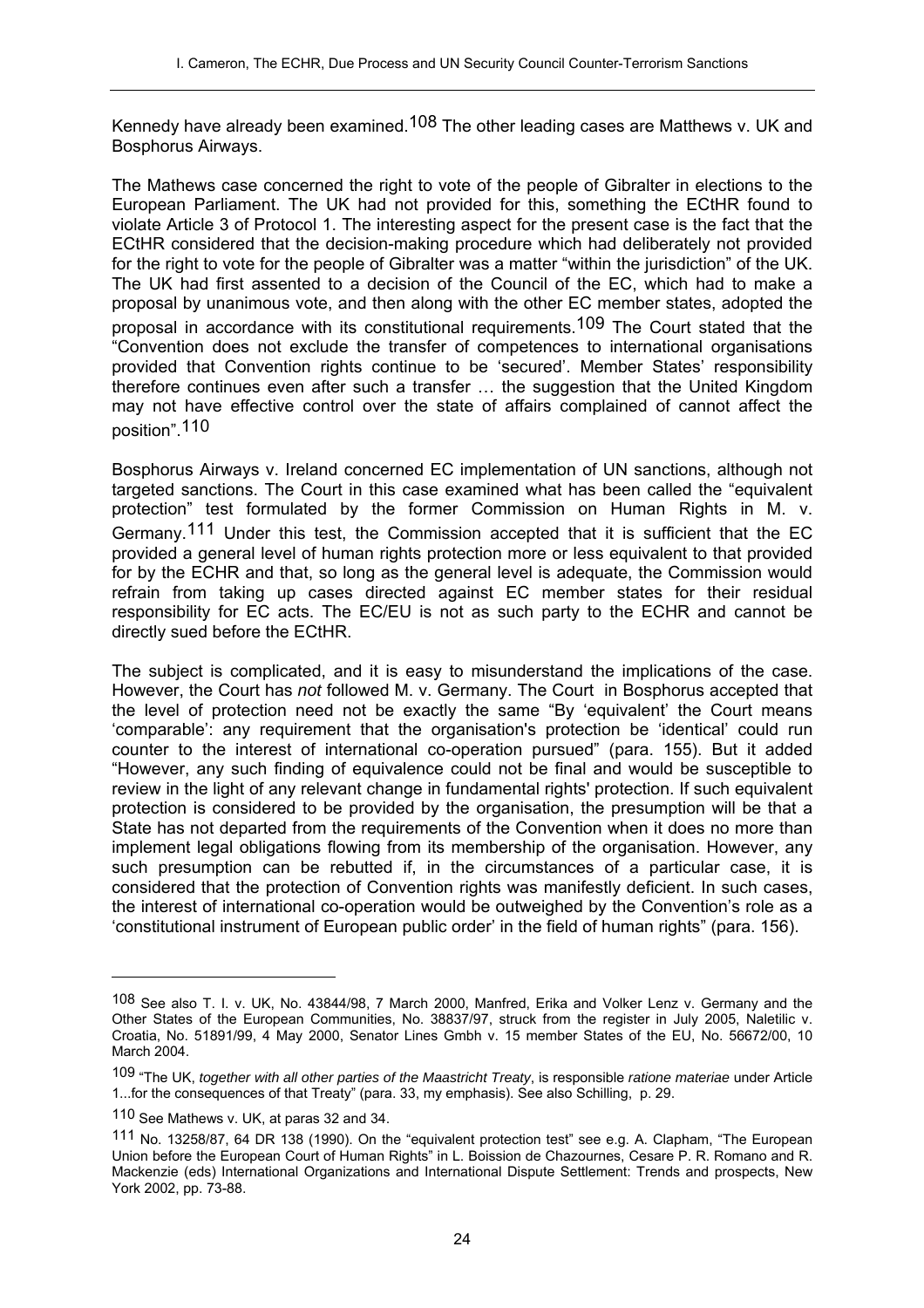The Court did not say exactly what is meant by "manifestly deficient". But one judge, Ress dealt with it in his separate opinion. He stated that "The protection was manifestly deficient when there has, in procedural terms, been no adequate review in the particular case such as: when the ECJ lacks competence (as in the case of *Segi and Gestoras Pro-Amnistía and Others v. Austria, Belgium, Denmark, Finland, France, Germany, Greece, Ireland, Italy, Luxembourg, the Netherlands, Portugal, Spain, Sweden and the United Kingdom* ((dec.), nos. 6422/02 and 9916/02, ECHR 2002-V); when the ECJ has been too restrictive in its interpretation of individual access to it; or indeed where there has been an obvious misinterpretation or misapplication by the ECJ of the guarantees of the Convention rights. Even if the level of protection must only be 'comparable' and not 'identical', the *result* of the protection of the Convention rights should be the same".

Very significantly for present purposes is the fact that the Segi case concerned targeted sanctions, although this time EU sanctions, not EU implementation of the Resolution 1267 sanctions. Ress used the targeted sanctions case as an example of a case falling outside of ECJ jurisdiction. Here, one should remember what the CFI stated in the Yusuf case: legal review of Security Council sanctions fell outside of its jurisdiction. Ress is not necessarily speaking for the whole Court and predicting judgments is a risky business. However, the Bosphorus case indicates that the Court, albeit reluctantly, will feel impelled to intervene to uphold minimum standards for the contracting states.

How minimum should these standards be? One can argue that the ECtHR should accept the same degree of control over the Security Council as did the CFI, namely jus cogens norms.<sup>112</sup> Here, the idea of jus cogens – that some rights are more important than others becomes an excuse for not intervening to protect "less" important rights. But these "lesser" rights are the rights which the Security Council is likely to violate, not jus cogens norms. *All* the rights in the ECHR, and the ICCPR, are minimum rights. Setting the standard at jus cogens means, in practice, no control at all.

One can argue that any assertion of ECtHR control, even indirect, over Security Council measures is a "usurpation" of jurisdiction over matters which were presumably originally regarded by the contracting parties as outside of the intended scope of the treaty regime. It can also be seen as another expression of "fragmentation" of international law, with proliferating dispute settlement mechanisms risking coming to different conclusions on basic issues. If the UNC is seen as a form of constitution for the international community<sup>113</sup> then it may indeed be seen as undesirable that an instrument lower down in the legal hierarchy influences the interpretation of the UNC. But I would argue that the UNC is, at most, only a part of the "constitution" of the international community. The Security Council undoubtedly lacks the features which legitimize domestic law-making – accountability to the electorate and a transparent, wide-ranging debate preceding legislation. The Security Council nonetheless asserts that it has power to override national law, national constitutions as well as regional and universal human rights obligations, solemnly undertaken by states. A useful analogy can be drawn with another body, the European Court of Justice (ECJ), which initially baldly asserted that EC norms are hierarchically superior to national norms. The ECJ, under pressure from national constitutional courts, modified its stance so as to build in national constitutional human rights standards (and the ECHR) to EC law, whereupon national courts, in practice, accepted the ECJ's assertion – so long (Solange) as the EC protection

<sup>112</sup> Some distinguished international lawyers appear to accept this. See e.g. K. Doehring, Unlawful Resolutions of the Security Council and their Legal Consequences, 1 Max Planck Yearbook of United Nations Law (1998). C. Tomuschat, Ahmed Ali Yusuf and Al Barakaat International Foundation v. Council and Commission: Case Note, 43 CMLR 537-551 (2006).

<sup>113</sup> Cf. B. Fassbender, the UN Charter as Constitution of the International Community, 36 Col JTS 531-619 (1998). Cf. E. de Wet, the International Constitutional Order, 55 ICLQ 51-76 (2006).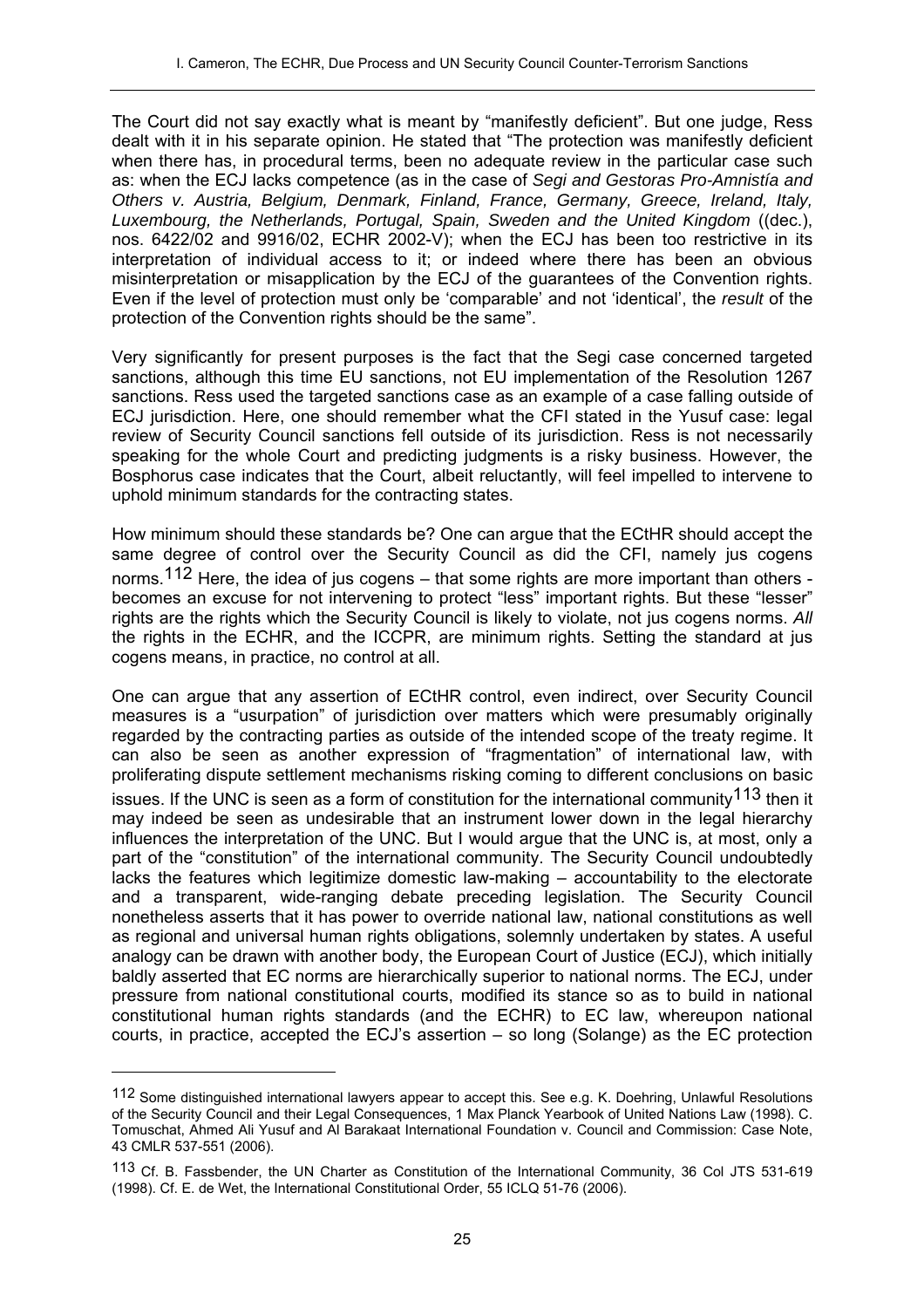was equivalent to that of national law. A synthesis of EC law with human rights law thus came about as a result of a form of dialogue between national constitutional courts and the ECJ. From this perspective, all the ECtHR would be doing is providing  $a$  – much needed – reminder to ECHR contracting parties of their treaty obligations – obligations, moreover, which correspond to obligations flowing from UN human rights instruments. Nor can it be asserted that it is inappropriate to remind member states of the Security Council of their regional human rights obligations because when acting on a "higher" plane they serve only the interests of the international community in maintaining peace and security. Obviously, in acting in the Security Council, states are guided by their national interests. This is shown inter alia by the fact that permanent members have a power of veto.  $114$  Compliance with one's human rights obligations is – or should be – an important national interest.

It should also be noted that the problem of unreviewable acts based on Security Council resolutions is not unique to the Resolution 1267 sanctions. Legal challenges to Resolution 1483 (2003) on Iraq have been made or are contemplated in a number of states. The Venice Commission has criticized the invocation of Security Council resolutions to justify a lack of safeguards for human rights and insisted on residual state responsibility for this, and failing this, action by the UN to correct the procedural gap.<sup>115</sup> Sooner or later the issue is bound to come before the ECtHR.

I should stress that the issue is not the responsibility of the UN, but the state responsibility of ECHR contracting parties. The ECtHR can be assumed to be sensitive to the criticism that, as a regional judicial dispute mechanism, it is imposing its own form of "constitutionalism".116 The ECtHR would undoubtedly accept the immunity of the UN as a legitimate restriction on access to court under Article 6. Similarly, the other requirements of Article 6, of Article 8, Article 1 of Protocol 1 and Article 13 would be relatively easy to satisfy by the creation of a minimum degree of procedural safeguards and independent, external and objective controls. As pointed out above, the ECtHR case law on the variable nature of "court" and the possibility of special procedures to maintain the secrecy of intelligence material allow for a considerable degree of flexibility. If an adequate mechanism is established at the UN level, the ECtHR in a possible future challenge brought by an affected individual or entity would almost certainly accept the immunity of the UN as a legitimate restriction on access to court under Article 6, and not find a violation of the other relevant ECHR articles. The fact that protection need only be equivalent to, and not identical with, ECHR protection is also important to stress. This counters any argument that might be made that it is unworkable to impose regional human rights standards on the Security Council, as this would mean potentially that several different types of standard (as well as no standards at all) would be applicable on different members of the Security Council. However, by wholly failing to provide an equivalent level of protection for targeted sanctions, some, or all, the Council of Europe states would seem to have incurred residual responsibility under the ECHR.

One question which nonetheless arises here is whether the ECtHR should place the main focus of its residual control on the ECHR states which adopt and maintain these targeted sanctions in the Security Council, or whether the control should instead be focused on the states implementing these sanctions in their territories. Arguably, the Mathews and

<sup>114</sup> Schilling, p. 31. See also de Wet, 2004 pp. 378-386.

<sup>115</sup> Opinion on a possible solution to the issue of decertification of police officers in Bosnia and Herzegovina, Opinion no. 326 /2004, adopted 30 September 2005 and Commission Opinion on Human Rights in Kosovo : possible establishment of review mechanisms, CDL-AD(2004)033. The latter problem has been solved by the voluntary – after Council of Europe pressure – establishment by UNMIK of a Human Rights Advisory Panel, UNMIK/PR/1525, 5 April 2006.

<sup>116</sup> E.g. J. Klabbers, Constitutionalism Lite, 1 Int. Org. LR, 31-58 (2004)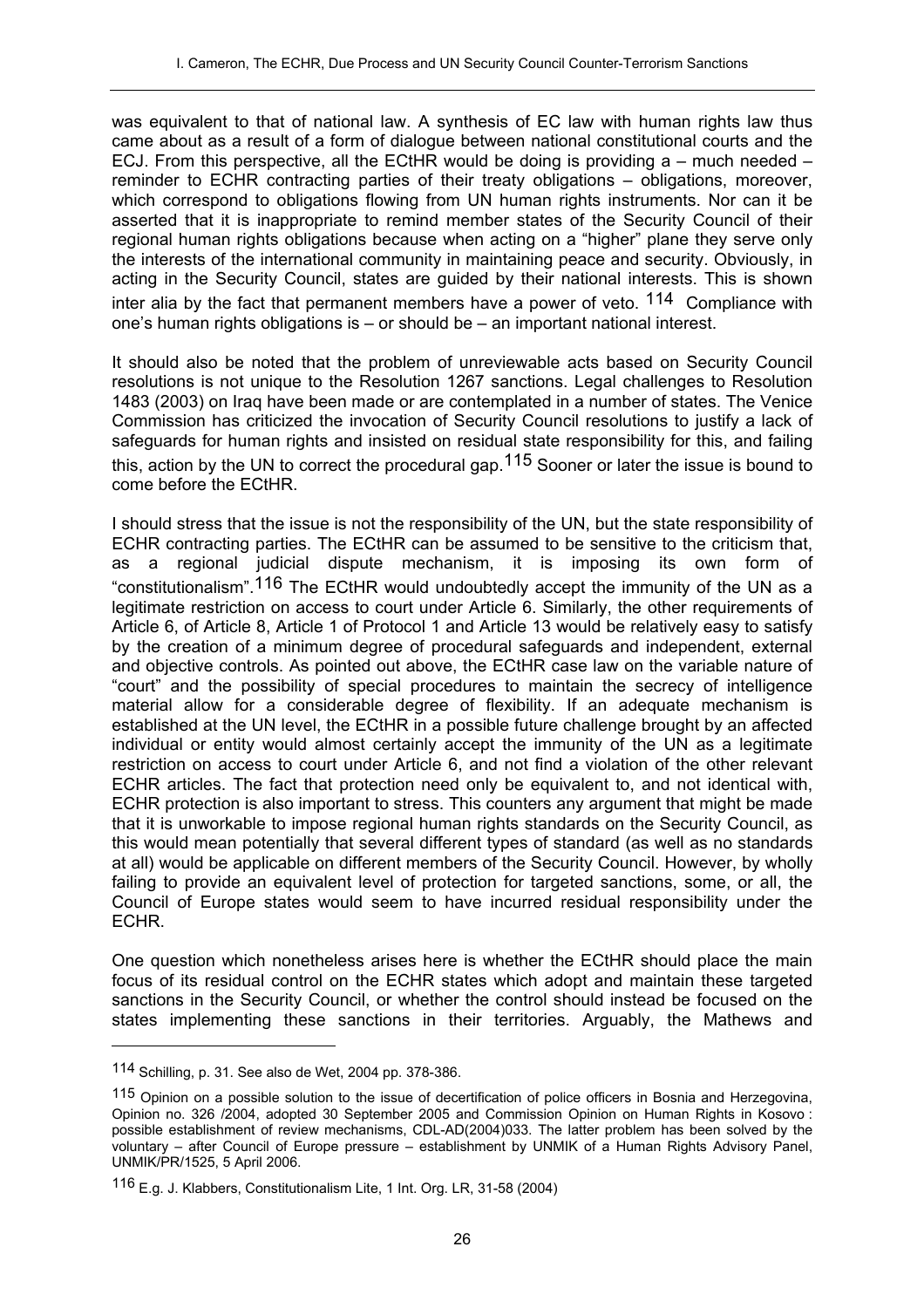Bosphorus cases indicate that the ECtHR considers that the European members of the Security Council, sitting in New York, are performing acts within their jurisdiction within the meaning of Article 1.117 Having said this, the actual act of voting in the Security Council does not create a legal obligation. This is instead created by the promulgation of the *result* of the voting. There are other reasons for preferring to place the focus on the implementing states. States are in control of their territories. They must legislate to implement the targeted sanctions, or at the very least, to penalize breach of them. It is this national legislation which conflicts with human rights (if it does).<sup>118</sup> Finally, a German case can be mentioned.<sup>119</sup> The länder in this case attempted, by means of a constitutional challenge, to block the federal government from adopting in the EC Council, a directive which they argued would, if implemented, infringe on their legislative powers under the constitution. The constitutional court considered that the federal government must be relied upon to negotiate to reach a result which would not violate the German constitution. If a problem nonetheless arose, then the correct time for the Länder to challenge this was at the moment of implementation into national law.

As against these points, I think there are good arguments for placing focus on the states acting together in the Security Council, rather than the implementing states. There is a policy distinction between the constitutional (separation of powers) arguments applicable in the above German case, and the present case. The international obligation to obey human rights applies all the time, even when the state is voting, and vis a vis other sovereign states. The constitutional obligation is more a question of division of competences - the government is "better placed" to negotiate without its hands being tied and must be relied upon to negotiate so that the end result is acceptable to the division of legislative etc. competences in the constitution. The analogy is moreover questionable here as only 15 states, of ca. 200 in the world, act together to adopt blacklists. Other states at best may be informed beforehand, but do not have the possibility of participating in the decision-making. It is only the states involved in the decision-making which are in a position to formulate the targeted sanctions, and so build in the necessary safeguards. Moreover, the idea that safeguards can come in at the time of implementation is wrong in the present case. The nature of a blacklist (as opposed to the duty of criminalization involved in Resolution 1373) leaves no discretion to an implementing state as regards the targets or the criminalized conduct. The discretion which exists is at the level of the penalty. Thus, if one is to stop a decision which allegedly violates human rights, then it is either at the voting stage or not at all. It seems like only formalism to divide the issue into voting or promulgation.

But what of Articles 25 and 103 UNC?<sup>120</sup> There is undoubtedly an obligation to carry out Security Council decisions under Article 25. However, what gives this article precedence over other treaty obligations is Article 103. Article 103 only comes into operation when a state's obligations under other treaties conflicts with its obligations under the UNC. It is a conflicts rule. It does not act to invalidate other, conflicting, treaty obligations.<sup>121</sup> These

<sup>117</sup> Cf. Schilling, p. 32-33 The obligation in Article 1 "amounts to a kind of guarantor position for the integrity of treaty observation; if a State party can prevent a treaty violation, simply by the way it decides or votes within an international body, or if its participation in the adoption of a decision by that body is necessary to remedy such a violation, it must act accordingly even if such violation concerns the territory of another State."

<sup>118</sup> Cf. the Segi and Gestoras Pro-Amnistía case, op. cit.

<sup>119 2</sup> BvG 1/89, BVerfGE 80, 74 II. I am indebted to Frank Hoffmeister for drawing my attention to this case.

<sup>120</sup> Article 25 provides that "the Members of the UN member agree to accept and carry out the decisions of the Security Council in accordance with the present Charter". Article 103 reads "In the event of a conflict between the obligations of the Members of the United Nations under the present Charter and their obligations under any other international agreement, their obligations under the present Charter shall prevail."

<sup>121</sup> See R. Bernhardt, Article 103 at p. 1298 in B. Simma, (ed.) The Charter Of The United Nations. A Commentary, 2nd ed., Oxford UP, Oxford 2002.